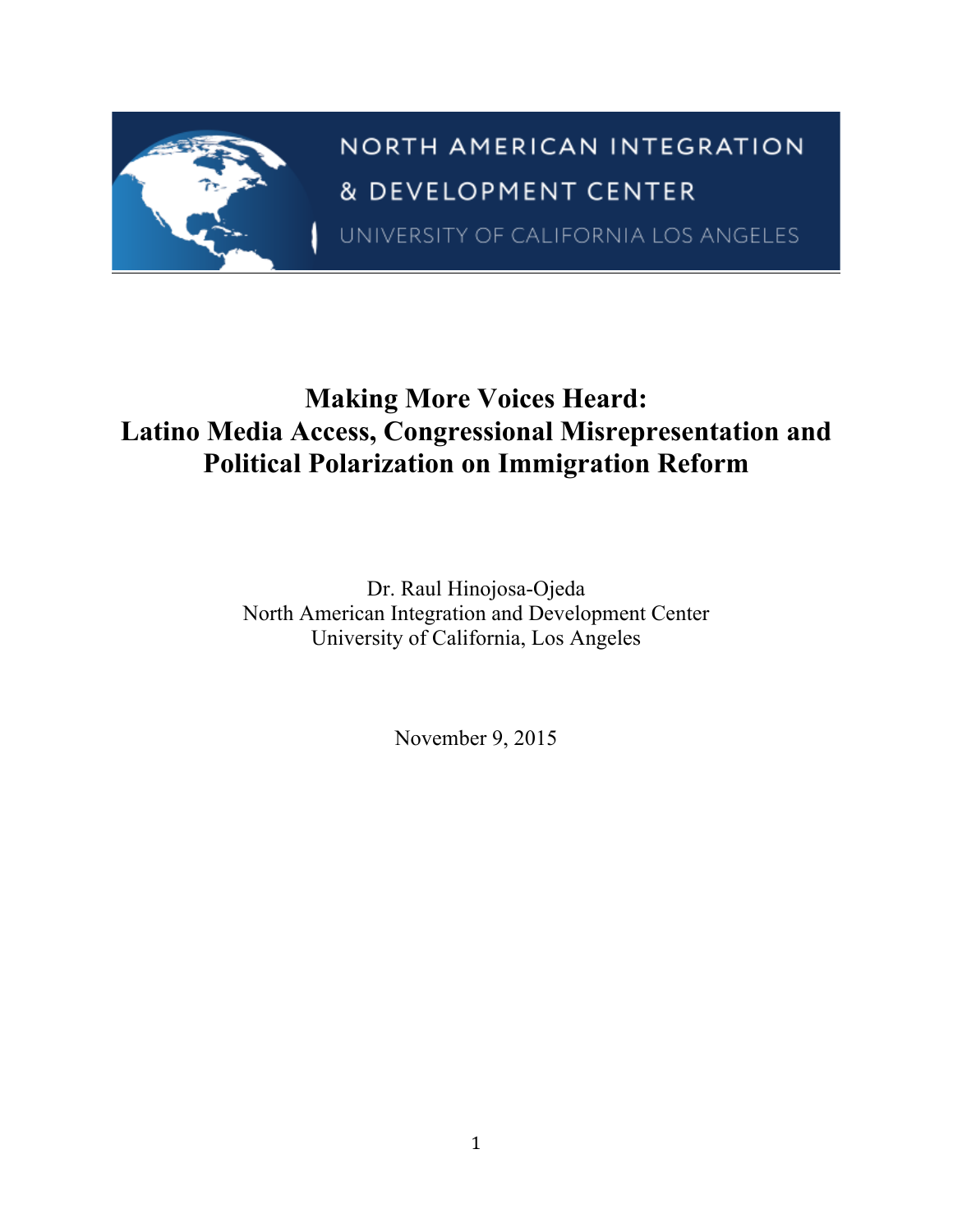# **1. Introduction**

In 2011, public trust in the US government fell to an all time low, and it has remained near that historic low point ever since.<sup>1</sup> There are many forces driving the public's anger, but the impact of increasing political polarization in Washington---and in the electorate---cannot be understated. The byproduct of this polarization is a widening gulf between congressional representatives' beliefs and those of a large swath of their districts' residents. Nowhere is this more evident than in districts that have large Latino populations, but are represented by policy makers who support anti-immigrant positions. The NAID Center has been engaged in an ongoing study exploring whether increased access to information networks is the key to overcoming this polarization, and the political marginalization of Latinos that both grows from and reinforces it.<sup>2</sup> This report continues this effort with focus on the link between access to Spanish-language media and political participation. Specifically, we have found a strong correlation between increased access to Spanish-language media and greater levels of political engagement as well as more widespread access to the political process. This is especially true of congressional districts in which elected officials neither represent nor support the interests of their Latino constituents.

A close analysis of these districts reveals a number of telling trends in two major areas:

# **1) Latino Political Representation**

- Democrat and Republican lawmakers represent a relatively similar number of congressional districts that are contested and have large Latino populations (from this point on when we refer to either districts or congressional districts, we are referring to districts that match this definition.). Currently, Republicans represent sixteen of these districts while Democrats represent twelve.
- Prior to the 2014 election, both parties represented two contested districts in which a decisive majority of the population is Latino. Republicans now represent all four.
- In congressional districts that are represented by Republicans, smaller shares of Latinos are eligible to vote on average compared to districts represented by Democrats. The average share of Latinos who are eligible to vote is 45.5% in Republican held districts, and 46.7% in districts represented by Democrats.
- More strikingly, 92% of districts represented by Democrats have Latino populations in which more than 40% of the community is eligible to vote, while only 75% of republican districts meet this standard. The share of Latinos that are eligible to vote is over 45% in two-thirds of districts represented by Democrats. The same is true in only 56% of the

<sup>&</sup>lt;sup>1</sup> "Public Trust in Government: 1958-2014." Pew Research Center, Washington, D.C. (November 2014): Accessed September 29th, 2015, http://www.people-press.org/2014/11/13/public-trust-in-government/ <sup>2</sup> Raul Hinojosa-Ojeda, "Beyond Trump and the Immigration Stalemate: How Big Media Corporation Limit Latino News Access and Support Anti-Immigrant Politicians who Misinform their Constituents," UCLA North American Integration and Development Center, Los Angeles, CA (July 2015): Accessed September 29th, 2015, http://www.naid.ucla.edu/uploads/4/2/1/9/4219226/trump\_absolute\_final.pdf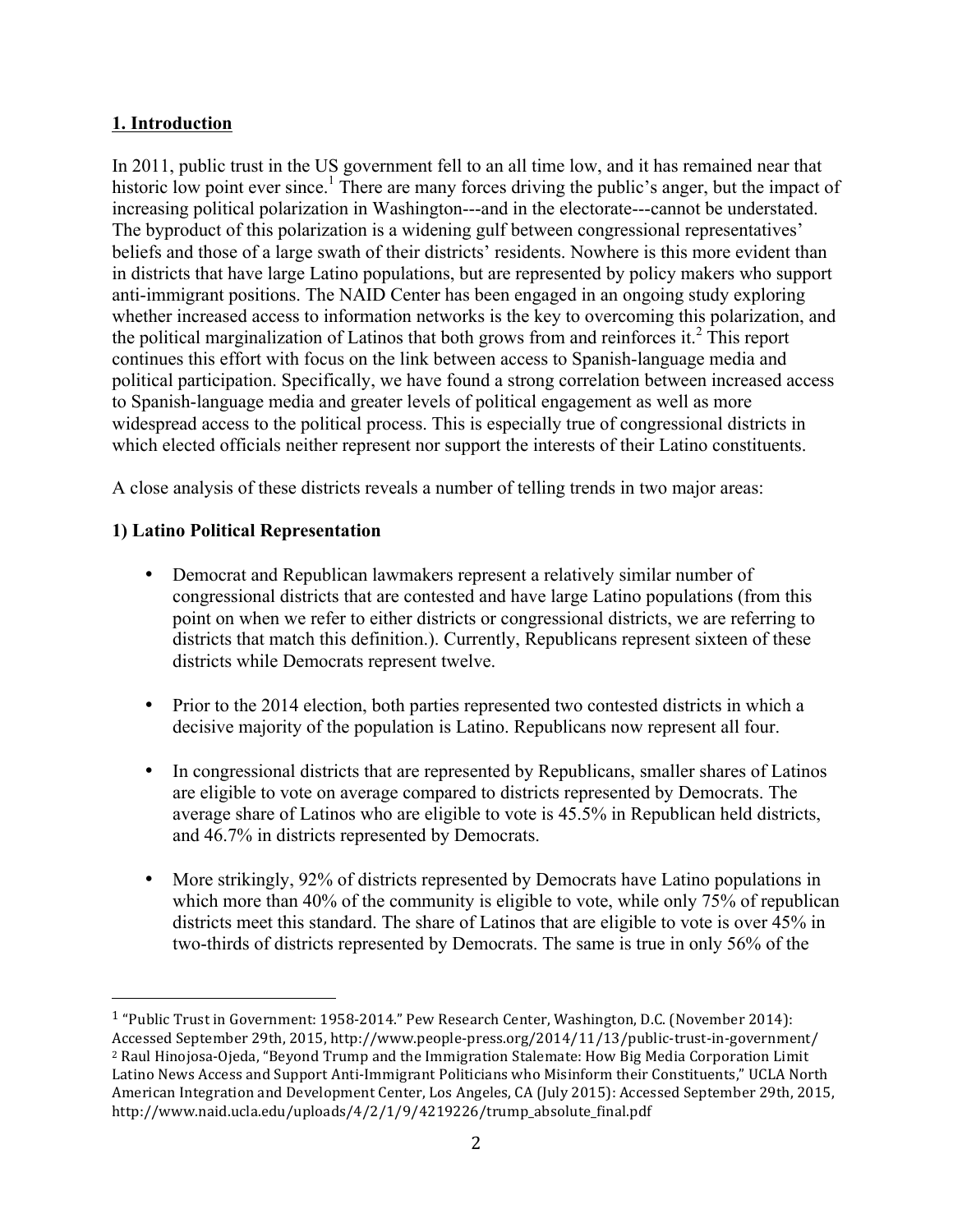districts that are represented by Republicans.

- In every district represented by a Republican, the number of Legal Permanent Residents (LPRs) is equal to more than 3% of that district's turnout in the 2014 election. This is significant because we defined competitive districts as those in which neither party had more than a 3% advantage in the Cook Partisan Voter Index (see section 2).
- There are five republican held districts in which the LPR population is equal to 10% of that district's turnout in the 2014 election. In one of those districts, Texas'  $23<sup>rd</sup>$ , the number of LPRs was equivalent to 34.3% of turnout in that years election. In 2014, the Republican challenger defeated the district's Democratic incumbent by only 2,422 votes.

# **2) Latino Media Access**

- There is a positive correlation between the Latino share of television subscriptions in a congressional district and the share of Latinos that are eligible to vote in that district.
- Prior to the 2014 elections, there were on average over 7,000 more Latino television subscriptions in congressional districts represented by Democrats than in those represented by Republicans---50,743 compared to 43,450.
- There is limited choice in Spanish-language news in some of the Republican held districts. In Texas' 23<sup>rd</sup> district, there were more than 75,500 households who subscribe to pay-tv but do not have access to Spanish-news on MundoMax and more than 37,800 households that do not have access to Spanish-language news on Estrella TV.
- In Colorado's  $6<sup>th</sup>$  district, there were more than 36,000 households who subscribe to paytv but do not have access to Spanish-news on MundoMax and more than 23,300 households that do not have access to Spanish-language news on Estrella TV.
- Considering the number of Latino households that have limited choices in Spanishlanguage news, if increased choice leads to even marginal increases in naturalization or Latino turnout, it would likely swing elections in favor of pro-immigrant candidates.
- Mike Coffman, the Republican who represents Colorado's  $6<sup>th</sup>$  district won election by only 7,001 votes in 2012. As noted above, Will Hurd, the Republican who represents Texas' 23rd district, won election by only 2,422 votes in 2014.
- Republicans representing the districts examined in this report overwhelmingly voted for anti-immigrant legislation. This includes Republican representatives whose districts are majority Latino. On the other hand, Democrats representing the districts we studied voted consistently for pro-immigrant legislation.

This data should be of particular interest to political operatives gearing up for the 2016 elections. It makes clear that in contested districts---in which a few thousands votes could be the difference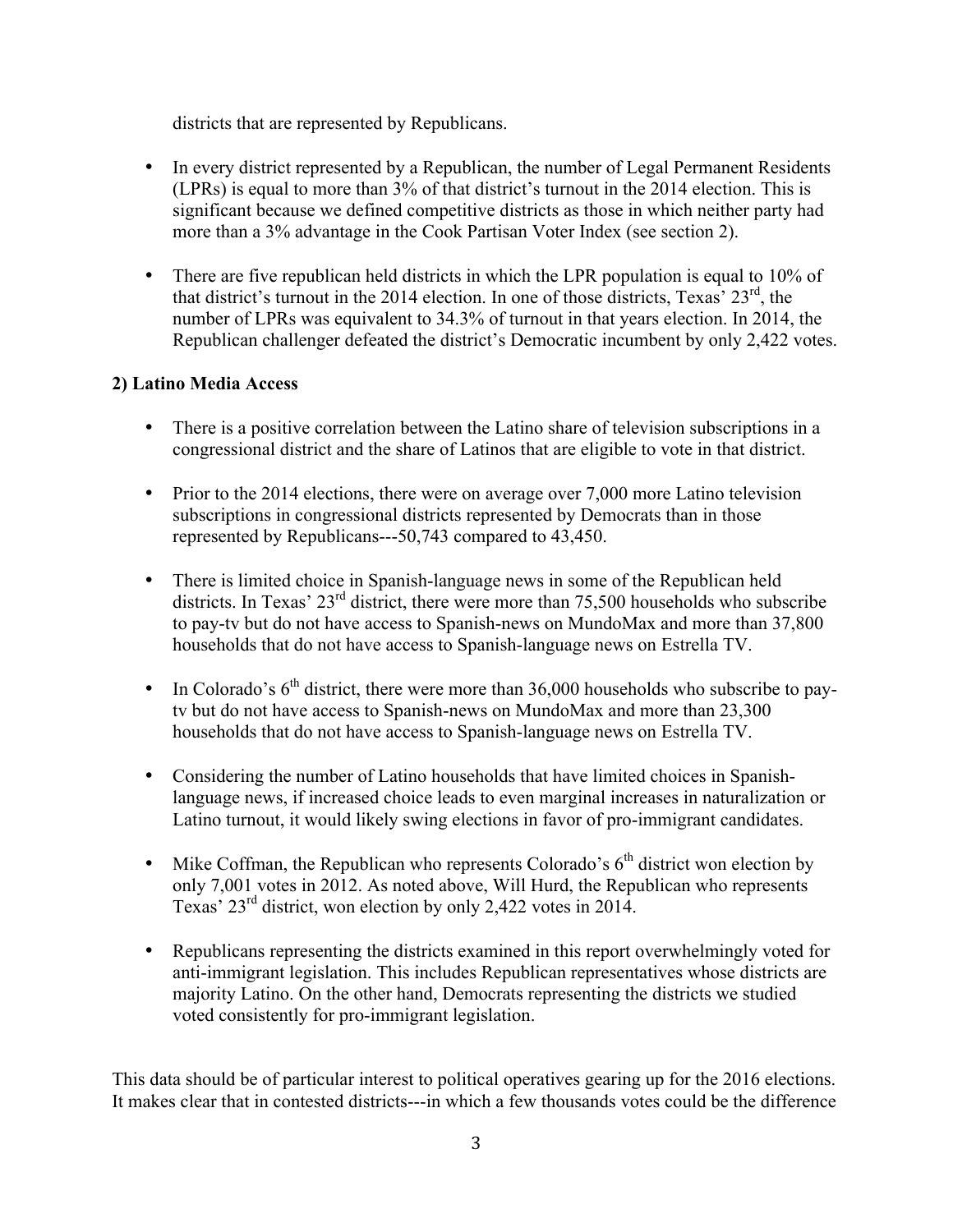between victory and defeat---there are hundreds of thousands of potential Latino voters whose representative could not represent their interests less. In addition, this data highlights a specific subset of residents who have the ability to remake their districts into ones that consistently elect representatives who support progressive immigration policy. These residents are Latinos who are LPRs and who, because they have not pursued the naturalization process, are ineligible to vote.

Immigrant advocates, their allies, and progressive political operatives should mobilize their resources in order to encourage naturalization nationally. However, there should also be a specific focus on swing congressional districts in which there are Latino communities with low rates of voter eligibility. We believe that encouraging access to Spanish-language media, and to greater choice in Spanish-language news, presents a viable avenue for achieving this goal. A significant body of scholarship has shown that Spanish-Language media is instrumental in encouraging political engagement and naturalization. This is further supported by the positive correlation we found between the Latino share of pay-tv subscribers and the share of Latinos who are eligible to vote in these districts.

This study will first identify and map the demographics of contested congressional districts with large Latino populations. Our demographic analysis will focus on Latino enfranchisement and political engagement in districts represented by pro and anti-immigrant lawmakers. We will then discuss the relationship between naturalization and Spanish-language media, highlighting the Spanish-language media's ability to encourage and facilitate naturalization. We will conclude with an examination of the political and policy landscape in these districts. This section will begin with the immigration related voting record of both Republican and Democratic lawmakers. With those voting records in mind we will return to the question of naturalization and examine the potential impact of greater Latino enfranchisement on future elections.

# **2. Heavily Latino Swing Districts: Who Lives and Votes in Them?**

 

Understanding the impact that even a slight increase in naturalization would have on the 2016 elections requires identifying the congressional districts that are most likely to be impacted. We identified these districts by cross-referencing the Latino share of congressional districts' total population and the voting habits of those district's constituents. For the former metric we used Pew Research Center data,<sup>3</sup> and for the latter we used the 2014 Cook Political Report Partisan Voter Index (CPVI). The CPVI is a metric used to illustrate the partisan makeup of a congressional district and to draw comparisons between districts by, "[measuring] how each district performs at the presidential level compared to the nation as a whole.<sup>"4</sup> We set our threshold for a significant Latino population at 10% of the total. We defined swing districts conservatively and set our threshold at  $+/- 3$  in the CPVI. That is to say these districts were within 3 percentage points of the share of total votes received by each party's presidential nominee in the 2012 election.

<sup>3</sup> Mark Hugo Lopez, Jens Manuel Krogstad, Eileen Patton, and Ana Gonzalez-Barrera. "Latino Voters and the 2014 Midterm Elections." Pew Research Centers Hispanic Trends Project, Washington, D.C. (October 2014): Accessed August 31<sup>st</sup> 2015, http://www.pewhispanic.org/2014/10/16/latino-voters-and-the-2014-midterm-elections/

<sup>4</sup> David Wasserman, "Introducing the 2014 Cook Political Report Partisan Voter Index." The Cook Political Report, Washington, D.C. (April 2013): Accessed September 9<sup>th</sup>, 2015, http://cookpolitical.com/story/5604.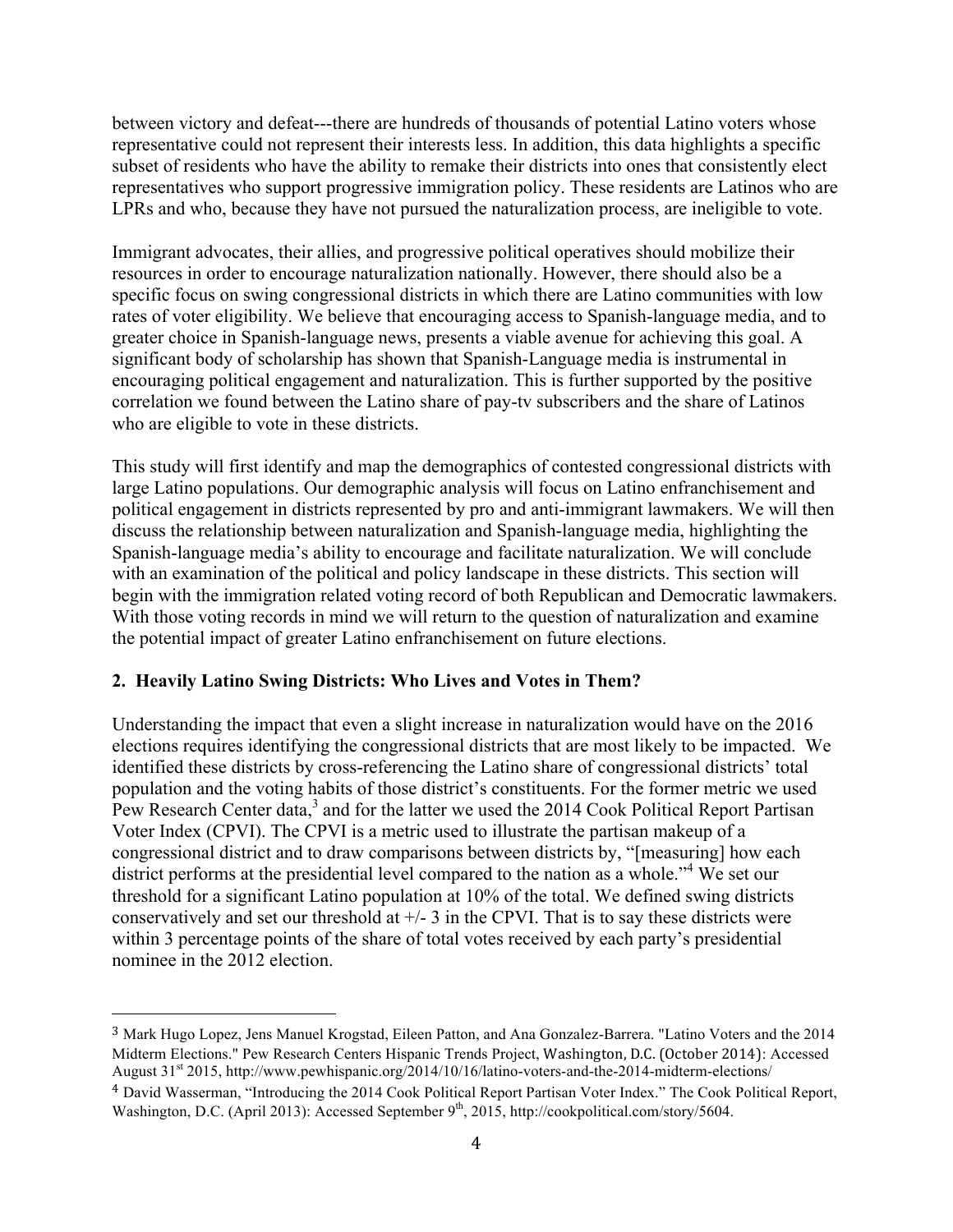| <b>State</b> | Congressional<br><b>District</b> | <b>Latino Share of</b><br><b>Total Population</b> | <b>Congressional Representative CPVI</b> |             |
|--------------|----------------------------------|---------------------------------------------------|------------------------------------------|-------------|
| CA           | 21                               | 72.7%                                             | David Valadao (R)                        | $D+2$       |
| FL.          | 27                               | 72.0%                                             | Ileana Ros-Lehtinen (R)                  | $R+2$       |
| TX           | 23                               | 68.9%                                             | Will Hurd (R)                            | $R+3$       |
| FL.          | 26                               | 68.5%                                             | Carlos Curbelo (R)                       | $R+1$       |
| CA           | 10                               | 41.2%                                             | Jeff Denham (R)                          | $R+1$       |
| <b>CA</b>    | 25                               | 37.9%                                             | Steve Knight (R)                         | $R+3$       |
| AZ           | $\overline{c}$                   | 26.2%                                             | Martha McSally (R)                       | $R+3$       |
| <b>NY</b>    | $\overline{c}$                   | 22.1%                                             | Peter King (R)                           | $R+1$       |
| CO           | 6                                | 20.1%                                             | Mike Coffman (R)                         | $D+1$       |
| <b>NV</b>    | $\ensuremath{\mathsf{3}}$        | 16.6%                                             | Joe Heck (R)                             | <b>EVEN</b> |
| <b>NY</b>    | 11                               | 15.6%                                             | Dan Donovan (R)                          | $R+2$       |
| NJ           | $\overline{2}$                   | 15.3%                                             | Frank LoBiondo (R)                       | $D+1$       |
| PA           | 15                               | 14.0%                                             | Charlie Dent (R)                         | $R+2$       |
| <b>NY</b>    | $\mathbf{1}$                     | 12.7%                                             | Lee Zeldin (R)                           | $R+2$       |
| <b>VA</b>    | 10                               | 12.2%                                             | Barbara Comstock (R)                     | $R+2$       |
| <b>WA</b>    | 8                                | 10.8%                                             | Dave Reichert (R)                        | $R+1$       |
| CA           | 36                               | 46.5%                                             | Raul Ruiz (D)                            | $R+1$       |
| CA           | $\mathbf{3}$                     | 28.4%                                             | John Garamendi (D)                       | $D+3$       |
| AZ           | 9                                | 27.4%                                             | Kyrsten Sinema (D)                       | $R+1$       |
| FL.          | 22                               | 21.7%                                             | Lois Frankel (D)                         | $D+3$       |
| <b>NY</b>    | $\overline{4}$                   | 18.8%                                             | Kathleen Rice (D)                        | $D+3$       |
| <b>CT</b>    | $\overline{5}$                   | 16.6%                                             | Elizabeth Esty (D)                       | $D+3$       |
| CA           | $\overline{7}$                   | 16.2%                                             | Ami Bera (D)                             | <b>EVEN</b> |
| <b>OR</b>    | 5                                | 15.9%                                             | Kurt Schrader (D)                        | <b>EVEN</b> |
| <b>NY</b>    | 18                               | 15.3%                                             | Sean Patrick Maloney (D)                 | <b>EVEN</b> |
| FL.          | 18                               | 14.9%                                             | Patrick Murphy (D)                       | $R + 3$     |
| CA           | 52                               | 13.7%                                             | Scott Peters (D)                         | $D+2$       |
| <b>NY</b>    | 3                                | 10.3%                                             | Steve Israel (D)                         | <b>EVEN</b> |

**Swing Congressional Districts in which Latino Share of Population is Above 10%**

We identified twenty-eight congressional districts that met these criteria, of which Republicans represent sixteen (see Table 1). In the 2016 elections, a slight increase in Latino voting eligibility and voter turnout could lead to victory by Democratic candidates in any or all of these districts. Such an outcome would have major implications for the balance of power on Capitol Hill and this should encourage political operatives to focus their resources on these districts' Latino communities. The political importance of Congressional Districts with large Latino populations is further illuminated by the fact that in the  $113<sup>th</sup>$  Congress there were an additional eleven House seats held by Republicans who represent congressional districts that have a large Latino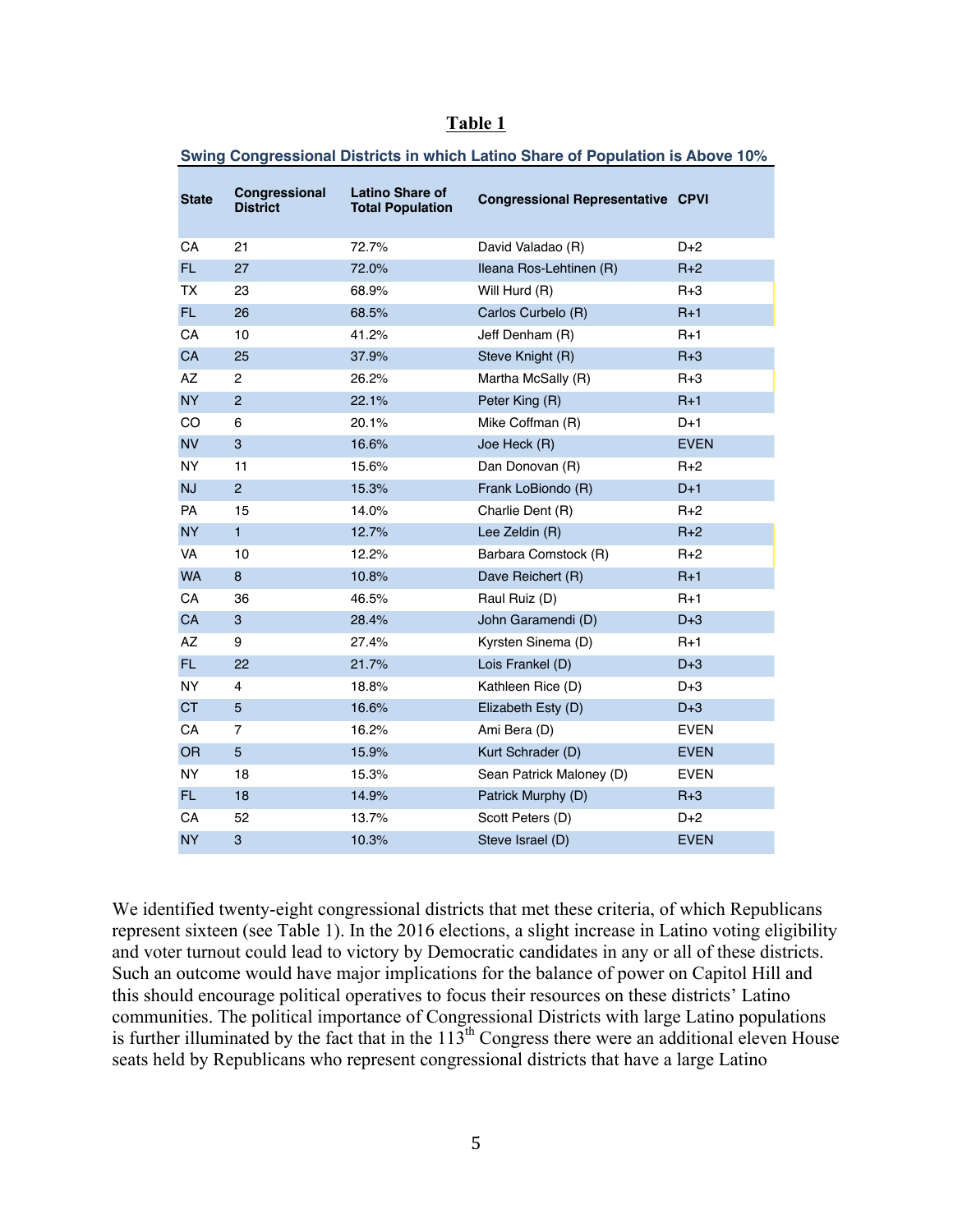populations and a CPVI of either  $R+4$  or  $R+5$ .<sup>5</sup> When one considers that the Democrats would need to win thirty seats to reclaim the House majority, and twenty-seven Republican held seats are in swing districts with sizable Latino populations, the impetus for a renewed focus on Latino voters becomes clear. This is all the more true during a presidential election cycle that promises to feature a lively debate on the topic of immigration reform.

| <b>State</b> | Congressional<br><b>District</b> | Representative           | Latino Share of<br><b>Total Population</b> | <b>Share of Latino</b><br><b>Population that is</b><br><b>Eligible to Vote</b> |
|--------------|----------------------------------|--------------------------|--------------------------------------------|--------------------------------------------------------------------------------|
| СA           | 21                               | David Valadao (R)        | 72.7%                                      | 35.9%                                                                          |
| FL.          | 27                               | Ileana Ros-Lehtinen (R)  | 72.0%                                      | 51.2%                                                                          |
| TX           | 23                               | Will Hurd (R)            | 68.9%                                      | 54.1%                                                                          |
| FL.          | 26                               | Carlos Curbelo (R)       | 68.5%                                      | 56.6%                                                                          |
| CA           | 10                               | Jeff Denham (R)          | 41.2%                                      | 43.8%                                                                          |
| CA           | 25                               | Steve Knight (R)         | 37.9%                                      | 45.2%                                                                          |
| ΑZ           | $\mathbf{2}$                     | Martha McSally (R)       | 26.2%                                      | 55.1%                                                                          |
| <b>NY</b>    | $\overline{2}$                   | Peter King (R)           | 22.1%                                      | 40.3%                                                                          |
| CO           | 6                                | Mike Coffman (R)         | 20.1%                                      | 39.2%                                                                          |
| <b>NV</b>    | 3                                | Joe Heck (R)             | 16.6%                                      | 51.3%                                                                          |
| <b>NY</b>    | 11                               | Dan Donovan (R)          | 15.6%                                      | 53.2%                                                                          |
| <b>NJ</b>    | $\overline{2}$                   | Frank LoBiondo (R)       | 15.3%                                      | 46.6%                                                                          |
| <b>PA</b>    | 15                               | Charlie Dent (R)         | 14.0%                                      | 51.6%                                                                          |
| <b>NY</b>    | $\blacksquare$                   | Lee Zeldin (R)           | 12.7%                                      | 40.7%                                                                          |
| <b>VA</b>    | 10                               | Barbara Comstock (R)     | 12.2%                                      | 30.1%                                                                          |
| <b>WA</b>    | 8                                | Dave Reichert (R)        | 10.8%                                      | 33.3%                                                                          |
| CA           | 36                               | Raul Ruiz (D)            | 46.5%                                      | 41.4%                                                                          |
| CA           | 3                                | John Garamendi (D)       | 28.4%                                      | 43.8%                                                                          |
| <b>AZ</b>    | 9                                | Kyrsten Sinema (D)       | 27.4%                                      | 46.2%                                                                          |
| FL.          | 22                               | Lois Frankel (D)         | 21.7%                                      | 45.7%                                                                          |
| <b>NY</b>    | 4                                | Kathleen Rice (D)        | 18.8%                                      | 41.8%                                                                          |
| <b>CT</b>    | 5                                | Elizabeth Esty (D)       | 16.6%                                      | 51.5%                                                                          |
| CA           | $\overline{7}$                   | Ami Bera (D)             | 16.2%                                      | 51.4%                                                                          |
| <b>OR</b>    | 5                                | Kurt Schrader (D)        | 15.9%                                      | 31.7%                                                                          |
| <b>NY</b>    | 18                               | Sean Patrick Maloney (D) | 15.3%                                      | 49.0%                                                                          |
| FL.          | 18                               | Patrick Murphy (D)       | 14.9%                                      | 46.7%                                                                          |
| CA           | 52                               | Scott Peters (D)         | 13.7%                                      | 63.4%                                                                          |
| <b>NY</b>    | 3                                | Steve Israel (D)         | 10.3%                                      | 47.8%                                                                          |

## **Table 2**

**Demographic Analysis of Congressional Districts**

A demographic analysis of these contested seats revealed relative partisan parity in the distribution of Latino concentrations across districts prior to the 2014 elections. The republican "wave" of that year somewhat eroded that parity, but it also highlighted congressional districts

 $5$  "Partisan Voting Index Districts of the 113<sup>th</sup> Congress." Cook Political Report, Washington, D.C. (2013): Accessed September 9<sup>th</sup>, 2015, http://cookpolitical.com/file/2013-04-49.pdf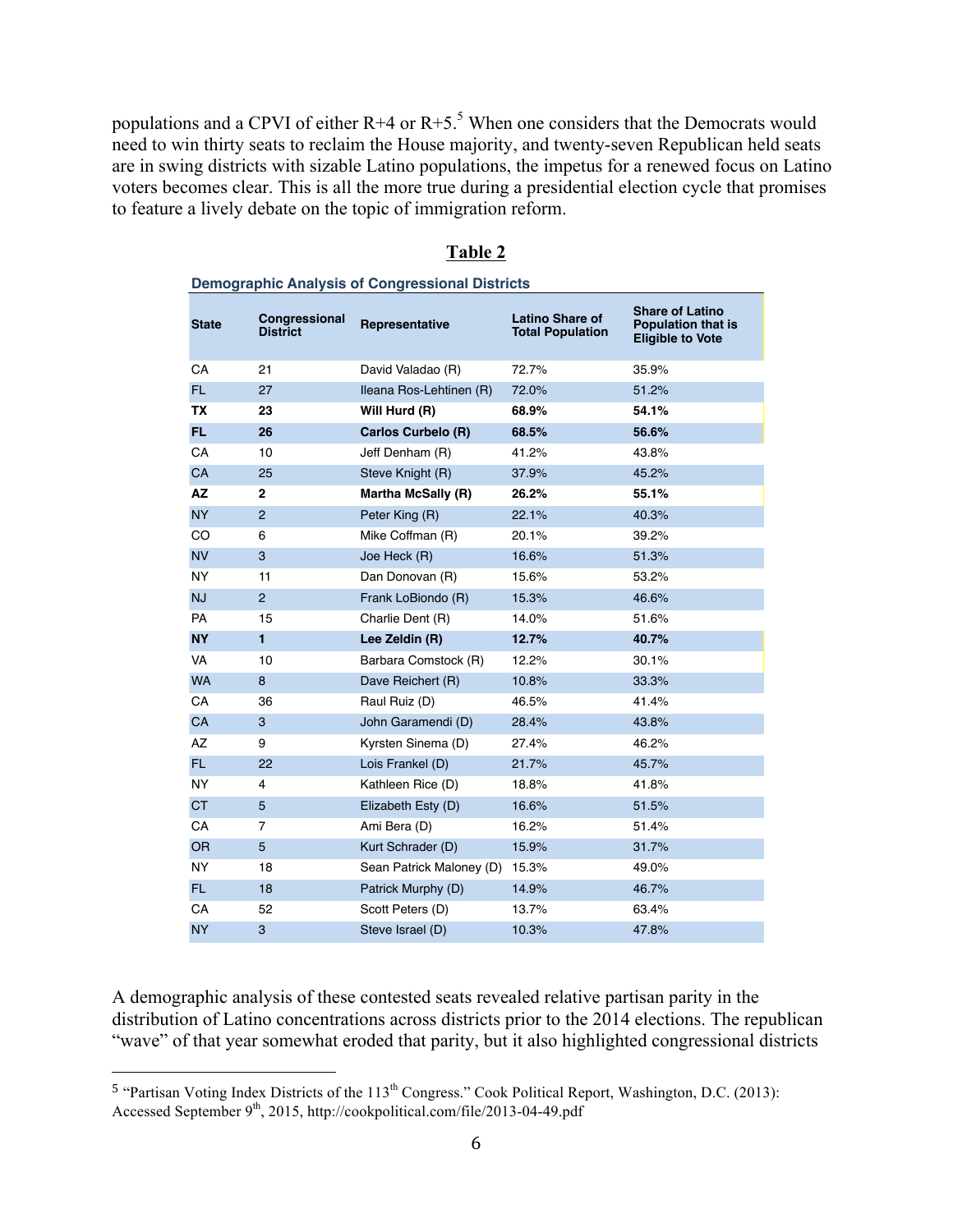that should receive increased attention from progressive immigration reform advocates and the democratic party's political operatives. The House seats that the republicans gained in 2014 are bolded in table 2.

We placed the districts controlled by each party into one of three categories---majority Latino, twenty percent to near-majority Latino, and less than twenty percent Latino---and found a clear pattern. Before the 2014 elections, both parties controlled two seats in swing districts in which Latinos are a decisive majority---California's  $21<sup>st</sup>$  District and Florida's  $27<sup>th</sup>$  for the Republicans, Texas'  $23<sup>rd</sup>$  and Florida's  $26<sup>th</sup>$  for the Democrats. Republicans gained control of both latter districts in 2014. Both parties had a similar number of seats in contested districts in which Latinos represent between twenty-percent and one-half of the population. The Republicans controlled four seats in this category prior to 2014—California's  $10<sup>th</sup>$  and  $25<sup>th</sup>$  districts, as well as New Yorks'  $2<sup>nd</sup>$  and Colorado's  $6<sup>th</sup>$ . The Democrats controlled five—California's  $36<sup>th</sup>$  and  $3<sup>rd</sup>$ districts, Arizona's  $9<sup>th</sup>$  and  $2<sup>nd</sup>$  districts and Florida's  $22<sup>nd</sup>$ . The republicans gained control of Arizona's second district in 2014. The Republicans now also control seven swing districts in which the Latino share of the population is between ten and twenty percent, while Democrats control eight.

The distribution of Latino concentration between the districts each party represents may be similar, but the Latino population in Republican held districts has a greater level of political disenfranchisement. On average, the Latino share of the total population is much higher in the Republican held districts we examined---especially after 2014. Before that year's elections it was 29.2% in Republican held districts compared to 26.4% for districts represented by Democrats. The average is now 32.9% in Republican districts and 19.7% in Democratic districts. However, the average share of the Latino population that is eligible to vote is smaller in Republican districts---45.5% compared to 46.7% for the Democrats. More tellingly, the share of the Latino population that is eligible to vote is over 40% in all but one of the districts with a Democratic representative, but there are four Republican held districts in which this is not the case. The share of the Latino population that is eligible to vote is over two-thirds in democrat held districts, while this is true in only 56% of districts represented by Republicans.

#### **3. Spanish-Language Media and Expanding Latino Enfranchisement**

The degree of difference between the Latino community's political enfranchisement in districts represented by Democrats and in districts represented by Republicans suggests that increased political participation would affect election outcomes. For proponents of progressive immigration reform, the question becomes how to include more Latinos in the political process. Accomplishing this goal requires differentiating between foreign-born Latinos who are ineligible to vote because they are undocumented immigrants and those who are ineligible to vote because they are Legal Permanent Residents (LPRs). This is an important distinction because the latter category has the option of applying for naturalization, and would gain the right to vote upon completion of that process. LPRs choose not to apply for citizenship for any number of reasons, but since they are choosing not to pursue the right to vote in US elections, one can assume some level of apathy towards American politics. Latino political enfranchisement is therefor linked with political engagement, and any effort to increase voter eligibility must also focus on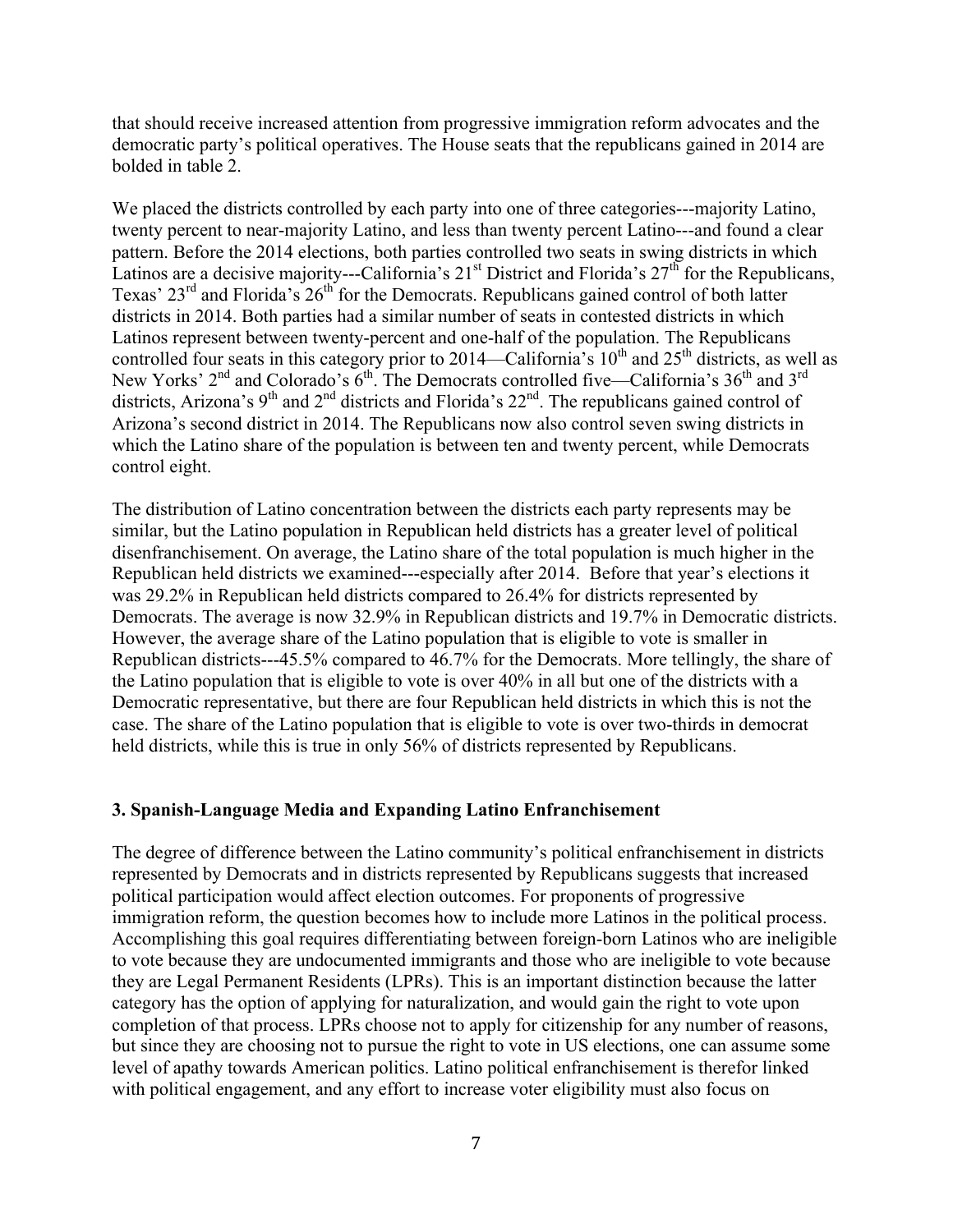increasing interest in policy and politics. In this regard, the media, and specifically the Spanishlanguage media, has an important role to play.

Increased naturalization rates would have a profound impact on election results in the congressional districts we examined. Every single congressional district represented by a Republican has a Latino LPR population that is greater than three percent of the total voter turnout in 2014 (see table 3). This is significant because our threshold for determining a swing district was a CPVI that was +/- three percent. Therefor, even in the Republican held congressional district that are home to the fewest LPRs, full naturalization would add enough potential voters to swing an election. At the other end of the spectrum, the LPR population is equal to 34.3% of the turnout in California's 21<sup>st</sup> district. In this district it would take only a small increase in naturalizations to have an impact on future elections.

| <b>State</b> | Congressional<br><b>District</b> | Representative           | <b>Latino LPRs</b> | <b>Election</b><br><b>Turnout in</b><br>2014 | <b>LPRs as</b><br><b>Percentage</b><br>of Turnout |
|--------------|----------------------------------|--------------------------|--------------------|----------------------------------------------|---------------------------------------------------|
| FL.          | 27                               | lleana Ros-Lehtinen (R)* | 56,813             | 276,440                                      | 20.6%                                             |
| <b>FL</b>    | 26                               | Carlos Curbelo (R)       | 40,545             | 161,337                                      | 25.1%                                             |
| CA           | 21                               | David Valadao (R)        | 27,264             | 79,377                                       | 34.3%                                             |
| <b>TX</b>    | 23                               | Will Hurd (R)            | 16,401             | 115,429                                      | 14.2%                                             |
| <b>NY</b>    | $\overline{2}$                   | Peter King (R)           | 13,157             | 139,272                                      | 9.4%                                              |
| <b>NY</b>    | 11                               | Dan Donovan (R)+         | 12,608             | 106,817                                      | 11.8%                                             |
| CO           | 6                                | Mike Coffman (R)         | 12,266             | 276,440                                      | 4.4%                                              |
| CA           | 10                               | Jeff Denham (R)          | 11,732             | 125,705                                      | 9.3%                                              |
| VA           | 10                               | Barbara Comstock (R)     | 11,578             | 222,910                                      | 5.2%                                              |
| <b>WA</b>    | 8                                | Dave Reichert (R)**      | 10,890             | 198,744                                      | 5.5%                                              |
| <b>NY</b>    | 1                                | Lee Zeldin (R)           | 9,072              | 172,757                                      | 5.3%                                              |
| CA           | 25                               | Steve Knight (R)         | 8,640              | 114,072                                      | 7.6%                                              |
| <b>NJ</b>    | $\overline{c}$                   | Frank LoBiondo (R)       | 7,798              | 177,148                                      | 4.4%                                              |
| <b>AZ</b>    | $\overline{2}$                   | Martha McSally (R)       | 7,728              | 219,351                                      | 3.5%                                              |
| <b>NV</b>    | 3                                | Joe Heck (R)             | 6,497              | 145,719                                      | 4.5%                                              |
| PA           | 15                               | Charlie Dent (R)*        | 4,929              | 128,285                                      | 3.8%                                              |

## **Table 3**

#### **LPRs as share of Turnout**

The Republicans also picked up three of these house seats in 2014 by such a narrow margin that even a relatively small number of naturalizations would impact the 2016 elections. In Arizona's 2nd district, the Republican Martha McSally received 161 more votes than the incumbent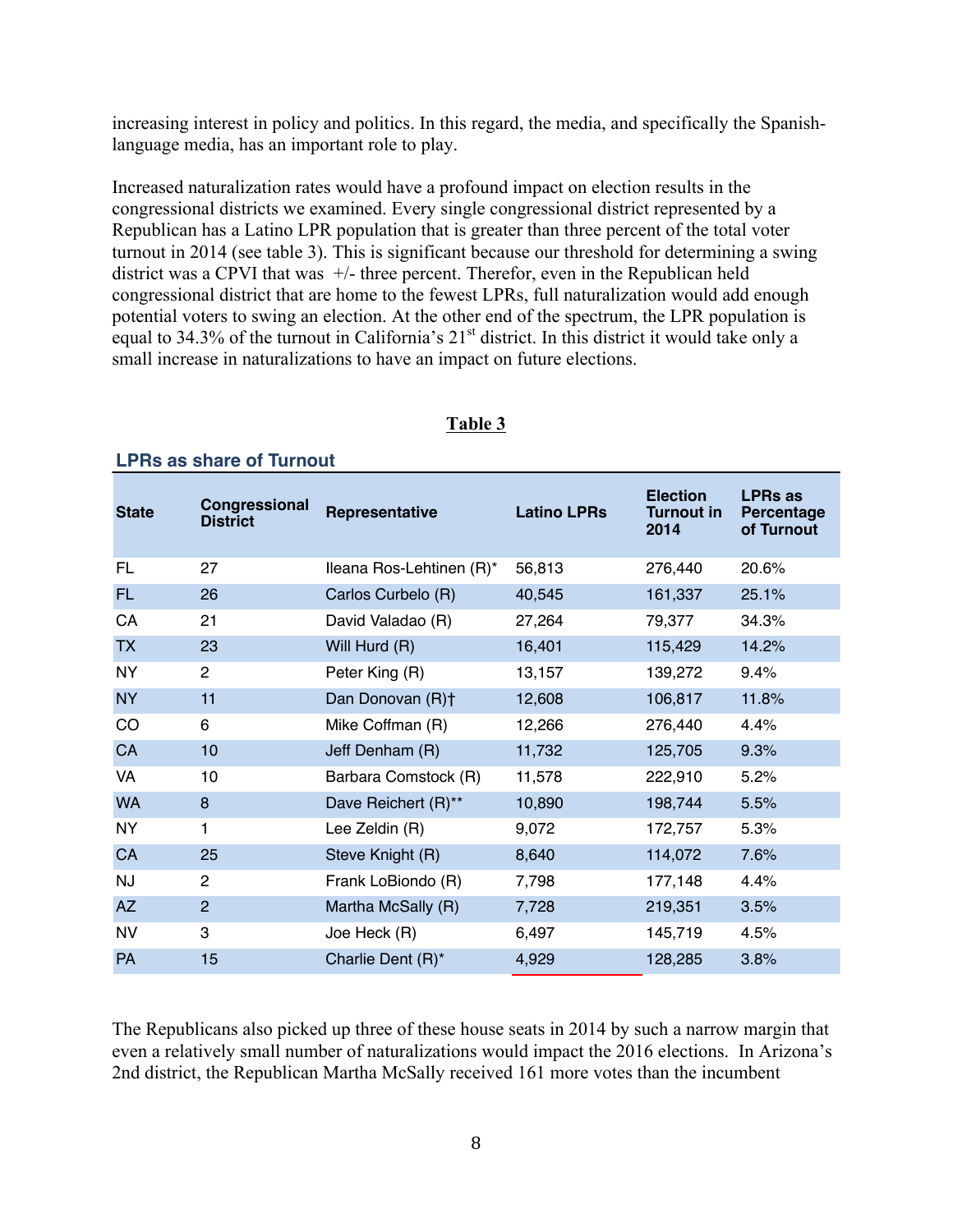Democrat Ron Barber.<sup>6</sup> That district is home to more 7,700 Latino LPRs. In Texas' 23<sup>rd</sup> district, home to more than 16,000 Latino LPRs, Will Hurd defeated the Democratic incumbent Pete P. Gallego by a margin of only 2,422 votes.<sup>7</sup> More than 40,500 Latino LPRs live in Florida's  $26<sup>th</sup>$ district. In 2014, Republican Carlos Curbelo won election in that district with 4,725 more votes than Democratic incumbent Joe Garcia.<sup>8</sup>

The media, and particularly Spanish-language media, can be very effective in encouraging LPRs to pursue naturalization. Both academic and government researchers have observed the influence of Spanish-language media on naturalization rates. In their article, *Groundswell Meets Groundwork: Building on the Mobilizations to Empower Immigrant Communities*, Tim Wang and Robert C. Winn write that, "Spanish-language television, radio, and newspaper outlets in eleven states actively promote citizenship and…Data from the U.S. Bureau of Citizenship and Immigration Services indicate that such a program was highly effective".<sup>9</sup>

Our research supports this claim. We found a positive correlation between Hispanic television access and the share of Latinos that are eligible to vote. We also found that significantly more Latino households had access to television in the congressional districts were held by Democratic lawmakers prior to the 2014 elections. This dynamic changed with the Republican party's victories in two districts whose Latino populations are both nearly 70% of the total. However, this also means that Spanish-language media can have an outsized effect in both districts' 2016 elections. At the same time, stakeholders interested in encouraging political inclusion in the Latino community, and in enacting progressive immigration reform, should also push for increased access to Spanish-language media as it has to potential to help actualize both of these objectives.

<sup>6</sup> Karen L. Haas, "Statistics of the Congressional Election November 4, 2014." Office of the Clerk, U.S. House of Representatives, Washington D.C. (March, 2015): Accessed September 2nd

http://clerk.house.gov/member\_info/electionInfo/2014/114-statistics.pdf<br>
<sup>7</sup> Haas, "Congressional Election."

<sup>8</sup> Haas, "Congressional Election."

<sup>&</sup>lt;sup>9</sup> Ted Wang and Robert C. Winn, "Groundswell Meets Groundwork: Building on the Mobilizations to Empower Immigrant Communities," in *Rallying for Immigrant Rights*: The Fight for Inclusion in 21<sup>st</sup> Century America, ed. Irene Bloemraad and Kim Voss (Berkeley, CA: University of California Press, 2011), 55.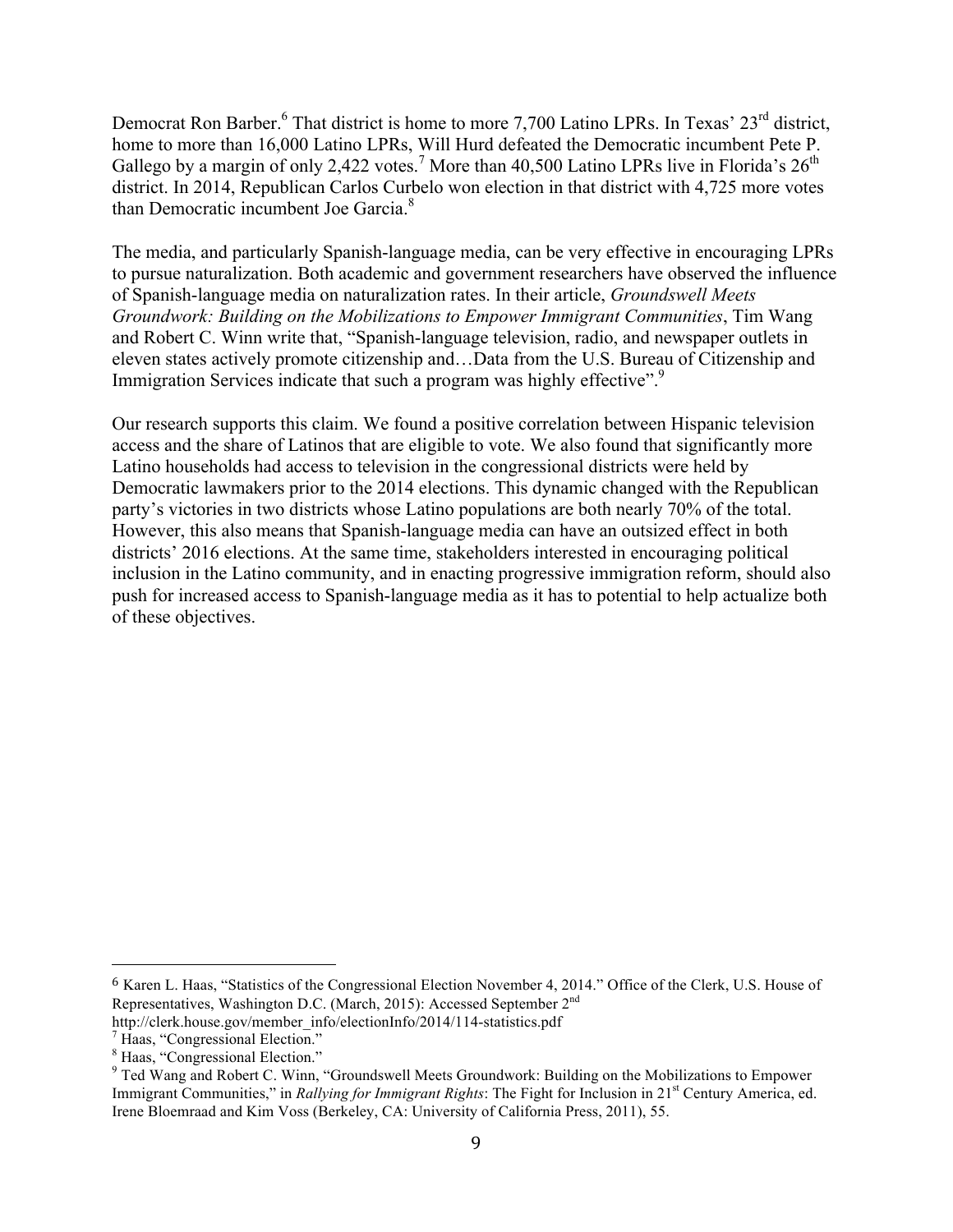#### **Table 4**

## **Latino Voter Eligiblity and TV Subscription Rates**

| <b>State</b> | Congressional<br><b>District</b> | Representative           | <b>Latino Share of</b><br><b>Total Population</b> | <b>Latino Share of</b><br><b>Total TV</b><br>Subscribers* | <b>Share of Latino</b><br><b>Population that is</b><br><b>Eligible to Vote</b> |
|--------------|----------------------------------|--------------------------|---------------------------------------------------|-----------------------------------------------------------|--------------------------------------------------------------------------------|
| CA           | 21                               | David Valadao (R)        | 72.7%                                             | 43%                                                       | 35.9%                                                                          |
| FL.          | 27                               | Ileana Ros-Lehtinen (R)  | 72.0%                                             | 50%                                                       | 51.2%                                                                          |
| ТX           | 23                               | Will Hurd (R)            | 68.9%                                             | 49%                                                       | 54.1%                                                                          |
| FL.          | 26                               | Carlos Curbelo (R)       | 68.5%                                             | 50%                                                       | 56.6%                                                                          |
| CA           | 10                               | Jeff Denham (R)          | 41.2%                                             | 18%                                                       | 43.8%                                                                          |
| CA           | 25                               | Steve Knight (R)         | 37.9%                                             | 32%                                                       | 45.2%                                                                          |
| AZ           | $\overline{c}$                   | Martha McSally (R)       | 26.2%                                             | 27%                                                       | 55.1%                                                                          |
| <b>NY</b>    | $\overline{2}$                   | Peter King (R)           | 22.1%                                             | 19%                                                       | 40.3%                                                                          |
| CO           | 6                                | Mike Coffman (R)         | 20.1%                                             | 13%                                                       | 39.2%                                                                          |
| <b>NV</b>    | 3                                | Joe Heck (R)             | 16.6%                                             | 21%                                                       | 51.3%                                                                          |
| <b>NY</b>    | 11                               | Dan Donovan (R)          | 15.6%                                             | 19%                                                       | 53.2%                                                                          |
| <b>NJ</b>    | $\overline{c}$                   | Frank LoBiondo (R)       | 15.3%                                             | 8%                                                        | 46.6%                                                                          |
| <b>PA</b>    | 15                               | Charlie Dent (R)         | 14.0%                                             | 7%                                                        | 51.6%                                                                          |
| <b>NY</b>    | $\mathbf{1}$                     | Lee Zeldin (R)           | 12.7%                                             | 19%                                                       | 40.7%                                                                          |
| VA           | 10                               | Barbara Comstock (R)     | 12.2%                                             | 10%                                                       | 30.1%                                                                          |
| <b>WA</b>    | 8                                | Dave Reichert (R)        | 10.8%                                             | 8%                                                        | 33.3%                                                                          |
| СA           | 36                               | Raul Ruiz (D)            | 46.5%                                             | 27%                                                       | 41.4%                                                                          |
| CA           | 3                                | John Garamendi (D)       | 28.4%                                             | 17%                                                       | 43.8%                                                                          |
| AZ           | 9                                | Kyrsten Sinema (D)       | 27.4%                                             | 19%                                                       | 46.2%                                                                          |
| FL.          | 22                               | Lois Frankel (D)         | 21.7%                                             | 30%                                                       | 45.7%                                                                          |
| <b>NY</b>    | 4                                | Kathleen Rice (D)        | 18.8%                                             | 19%                                                       | 41.8%                                                                          |
| <b>CT</b>    | 5                                | Elizabeth Esty (D)       | 16.6%                                             | 11%                                                       | 51.5%                                                                          |
| CA           | $\overline{7}$                   | Ami Bera (D)             | 16.2%                                             | 18%                                                       | 51.4%                                                                          |
| <b>OR</b>    | 5                                | Kurt Schrader (D)        | 15.9%                                             | 8%                                                        | 31.7%                                                                          |
| <b>NY</b>    | 18                               | Sean Patrick Maloney (D) | 15.3%                                             | 19%                                                       | 49.0%                                                                          |
| FL.          | 18                               | Patrick Murphy (D)       | 14.9%                                             | 17%                                                       | 46.7%                                                                          |
| CA           | 52                               | Scott Peters (D)         | 13.7%                                             | 24%                                                       | 63.4%                                                                          |
| <b>NY</b>    | 3                                | Steve Israel (D)         | 10.3%                                             | 19%                                                       | 47.8%                                                                          |

NAID Center analysis of proprietary media company data revealed that Latinos' access to television and their rates of political inclusion are positively correlated. The proprietary data listed total pay-tv subscriptions by media market---also known as Designated Media Area or DMA---as well as the number of subscriptions paid for by Hispanic consumers. The Daily Kos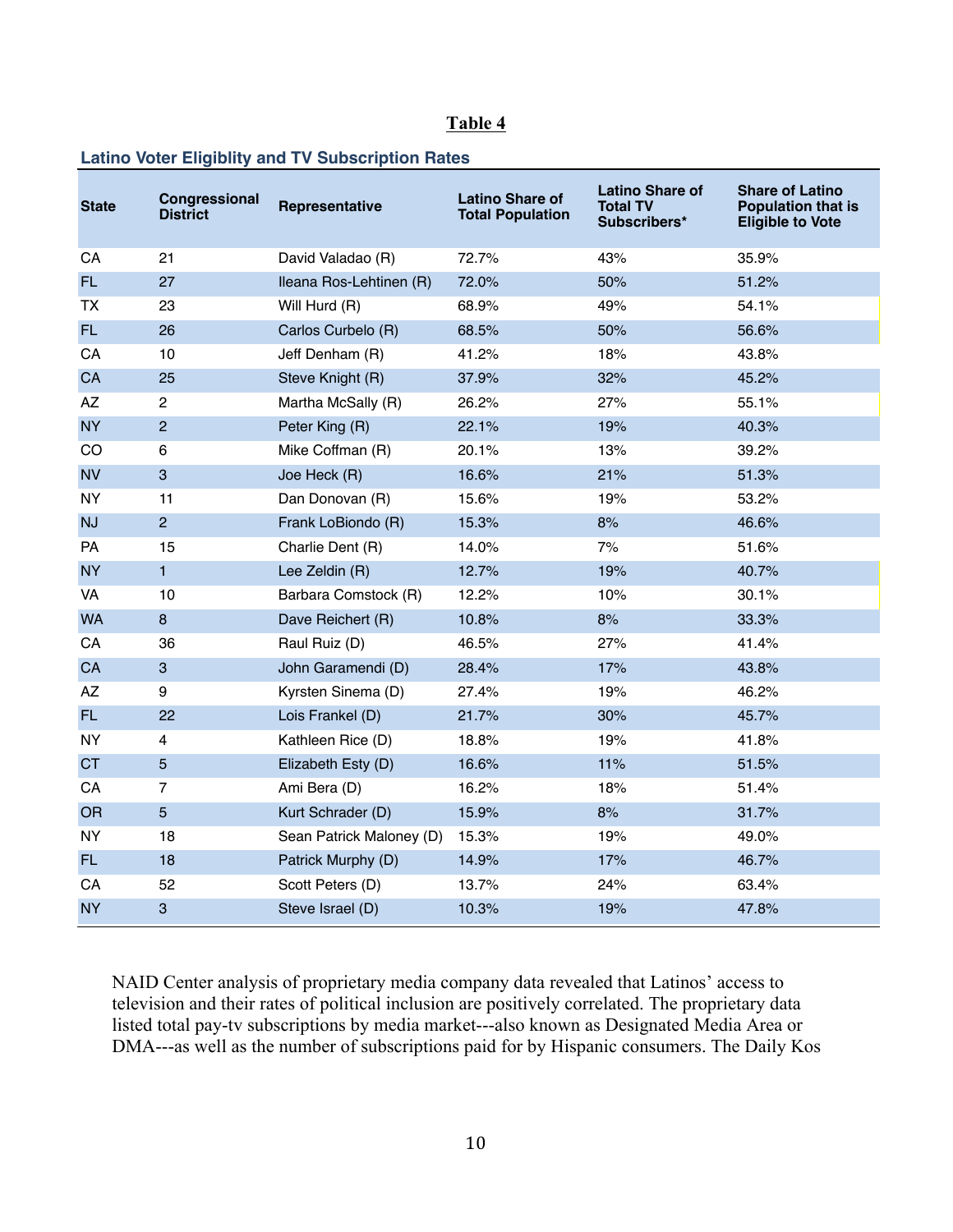maintains a database that distributes DMA populations into congressional districts.<sup>10</sup> Using these tools we were able to estimate the Latino share of pay-tv subscriptions in each congressional district and compare that with the share of the Latino population that is eligible to vote. We found that the two statistics had a positive correlation of .3692.





Our analysis of proprietary media data also revealed that, prior to the 2014 elections, there were on average significantly more Latino pay-tv subscriptions in congressional districts represented by Democratic lawmakers. We found that congressional districts represented by Democrats had an average of 50,743 Latino subscribers, while districts represented by Republicans had only 43,450. This changed after republican victories in Texas'  $23<sup>rd</sup>$  district and Florida's  $26<sup>th</sup>$ , both of which have a population that is just under 70% Latino and high Hispanic subscription rates. However, two things that did not change are the correlation between Latino television access and political inclusion as well as the correlation between Latino political inclusion and the election of democrats to the House of Representatives. As noted above, the republican representatives from

<sup>10</sup>David Jarman, "Elections Congressional District/Media Market Relationships Database" distributed by Daily Kos Elections, Accessed August  $27<sup>th</sup>$ , 2015,

https://docs.google.com/spreadsheets/d/1IJiPZV5alZwrfxjEcjWFqDm6SUGSMYa2RdobFX17jJE/edit#gid=122155 7480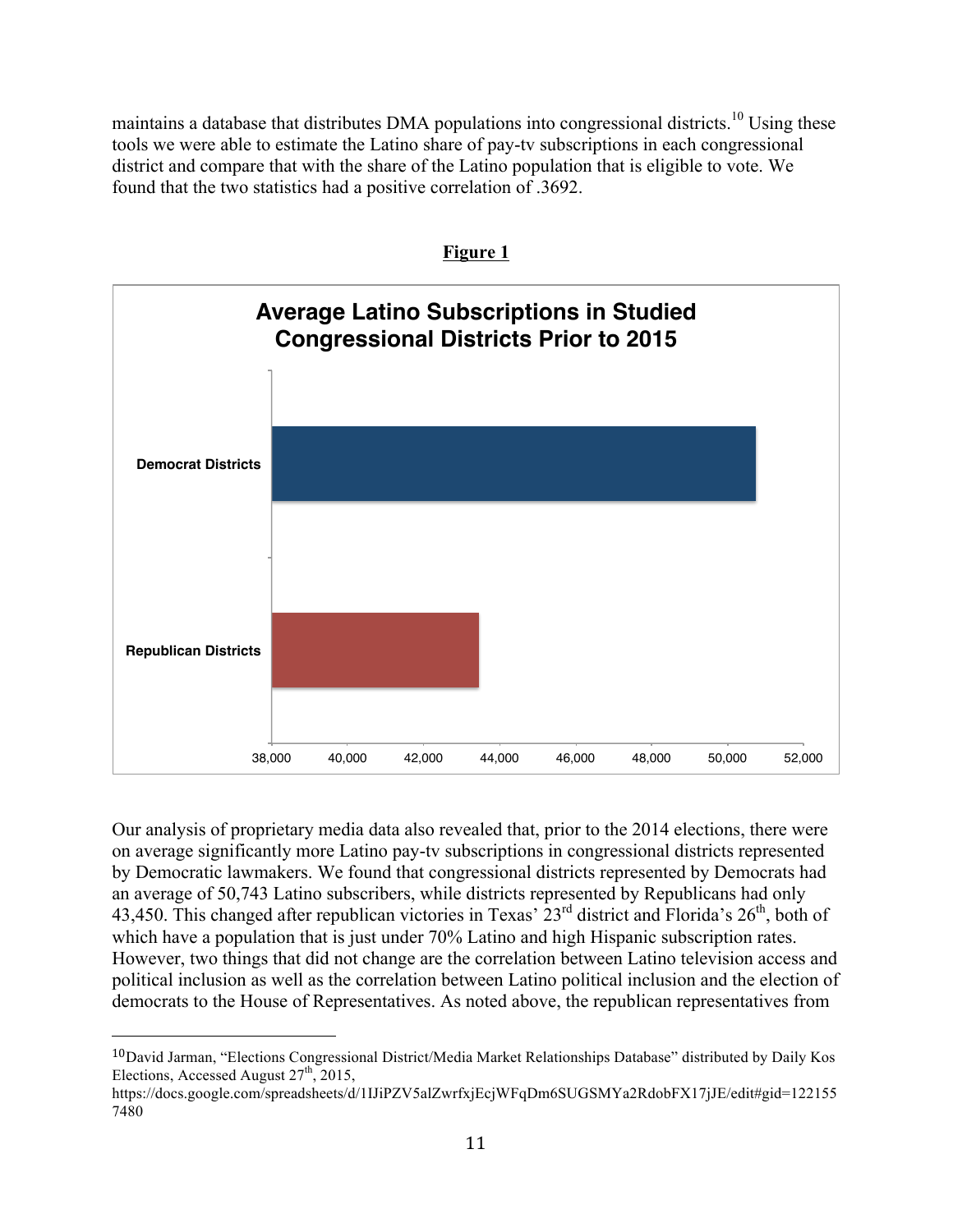both districts won by a very narrow margin, and considering the relatively high level of Hispanic media access, Spanish-language television has the potential to have an outsized impact in these districts in 2016. Democratic political operatives should take note and include a plan to better leverage media, and specifically Spanish-language media, in order to retake these districts in 2016.

Working to expand choice in Spanish-language media will help leverage this media in order to impact elections. Our research shows a positive correlation between the availability of Spanishlanguage media choices and the election of pro-immigrant candidates. In addition, our research has shown that the number of Latinos with limited Spanish-language media choices dwarfs the margin of victory in Republican held districts. Therefor, if increased choice leads to even marginal increases in naturalization or Latino turnout, it would likely swing the election in favor of pro-immigrant candidates. In order to illustrate this dynamic we will analyze the impact of choice in three districts—Texas'  $23^{rd}$ , Colorado's  $6^{th}$ , and California's  $36^{th}$ . The first two are Republican held districts while a Democrat represents the latter.



**Figure 2**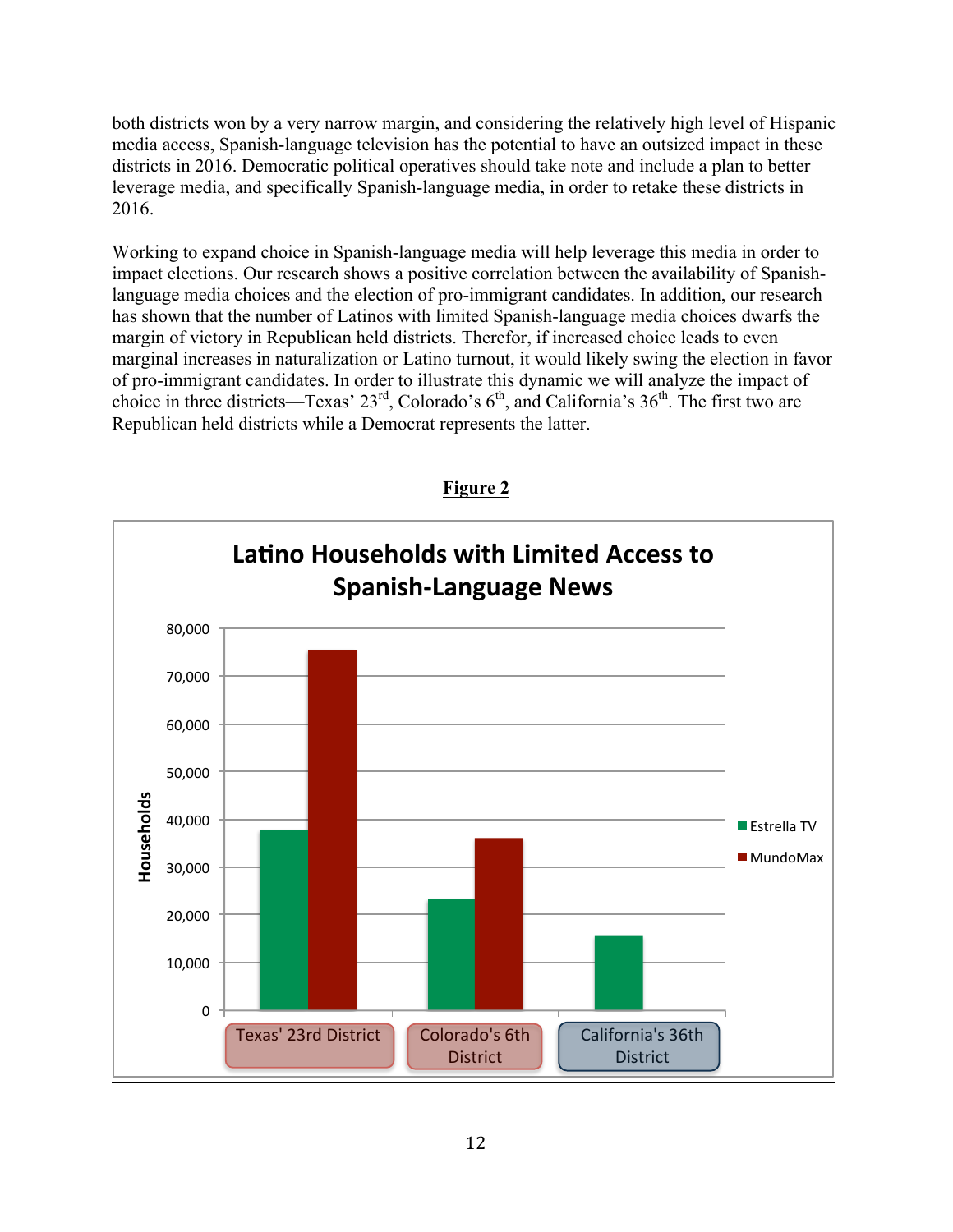Texas's  $23^{\text{rd}}$  District and Colorado's  $6^{\text{th}}$  are comprised of media markets with a distinct lack of choice in Spanish-Language news coverage, while Latino television subscribers in California's 36th have far more access to choice. Texas' 23rd district encompasses parts of four DMAs---El Paso, Odessa, San Angelo, and San Antonio. In three of these DMAs, Latino households represent more than forty percent of pay-tv subscribers, and in the El Paso media market they represent over 70 percent. Yet, in all four of these markets, many households lack access to two of the six Spanish-language networks that air news programming. These two networks are MundoMax (formerly MundoFox) and Estrella TV. In Texas' 23<sup>rd</sup> district, according to proprietary industry data examined by the NAID Center, more than 75,500 Latino households subscribe to pay-TV with a television-provider that does not carry MundoMax. More than 37,800 Latino households in the district subscribe to a pay-tv provider that does not carry Estrella TV. Colorado's  $6<sup>th</sup>$  district is within the Denver DMA. Denver is the 17<sup>th</sup> largest Hispanic media market in the country, but MundoMax isn't available on any carrier. In the  $6<sup>th</sup>$ district, more than 23,000 Latino pay-tv subscribers can't watch Estrella TV or its news broadcasts. That is equivelant to 68 percent of all Latino pay-tv subscribers in the district. In comparison, California's 36<sup>th</sup> district is entirely within the Palm Springs DMA, which is only the 48th largest Hispanic media market, yet MundoMax is carried on every pay-tv provider. Only a little over 15,600 Latino households with pay-tv subscriptions do not receive Estrella TV.

Among these districts, access to Spanish-language news seems to be a greater determinant of whether residents are represented by a pro-immigrant or anti-immigrant lawmaker than does CPVI. Colorado's  $6<sup>th</sup>$  district leans towards the democrats with CPVI of R+1 while California's 36<sup>th</sup> leans towards the Republicans with a CPVI of D+1. Yet, Republican Mike Coffman represents the  $6<sup>th</sup>$  district and Democrat Raul Ruiz represents the  $36<sup>th</sup>$ . Increased access to choice in Spanish-language news could go a long way towards electing pro-immigrant representatives, which is especially notable in these districts since both Texas'  $23<sup>rd</sup>$  and Colorado's 6<sup>th</sup> are represented by staunchly anti-immigrant lawmakers (see section 4).

The potential impact of increased choice in Spanish-language news in these districts is highlighted by a comparison of the number of Latino households that do not have access to choice in news and anti-immigrant lawmakers margin of victory in past elections. In 2014, Republican Will Hurd, who represents Texas'  $23<sup>rd</sup>$  district, received only 2,422 more votes than Pete Gallego, his pro-immigrant opponent. In 2012, Mike Coffman defeated his democratic opponent by 7,001 votes. Because Colorado's  $6<sup>th</sup>$  district enjoys considerably higher turnout than does Texas' 23rd, this margin of victory amounted to only 2%, which is the same margin of victory in terms of percentages as Will Hurd's 2014 effort. Mike Coffman rode the republican wave in 2014 to an easier win---the margin of victory was over 8%---but there tends to be higher Latino turnout in presidential election years. Yet even Coffman's 2014 victory was by less votes than there are Latino households that have limited access to Spanish-language news----24,620 votes compared to more than 36,000 households that do not have access to MundoMax and more than 23,300 households that do not have access to Estrella TV. Considering that these households most likely contain either multiple eligible voters or LPRs, it is likely that increased access would encourage a large enough increase in voter turnout and naturalization to swing the swing the election. This is especially true considering that the 2016 election is a presidential cycle and is more likely to resemble 2012 than 2014. In Texas' 23<sup>rd</sup> district increased choice should have an even greater chance to swing the election considering the difference between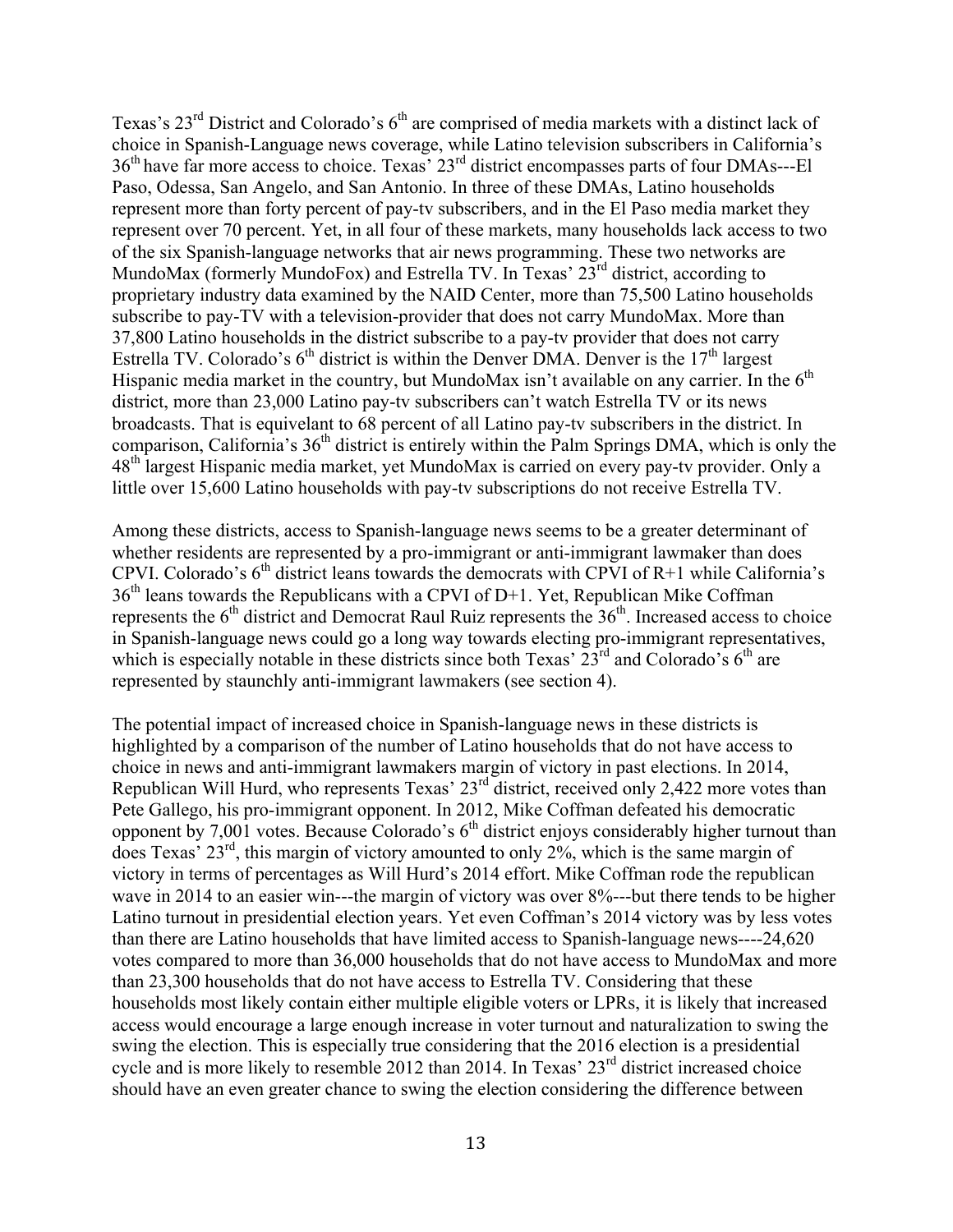Hurd's slight margin of victory and the overwhelming number of households with limited choice in Spanish-language news---2,422 votes to more than75,500 households that do not have access to MundoMax and 37,800 households that do not have access to Estrella TV.

More generally, the success or failure of a concerted effort to increase in tandem both access to Spanish-language media and the naturalization rate will have significant implications for the push towards progressive immigration reform. The districts discussed in this report will play a critical role in getting progressive comprehensive immigration reform (CIR) through the House. As discussed in the next section a number of representatives from these districts are already voting against the interest of immigrants and their districts' Latino populations. As things stand now, these representatives would almost certainly not vote for a progressive CIR bill. However, Spanish-language media has the potential to bring attention to these representatives antiimmigrant voting histories, and to put pressure on them to better align their votes with the interests of so many of their district's residents. If they do not, the attention from media outlets can be instrumental in increasing the voter turnout and voter eligibility among stakeholders in immigration reform. While not all of the Latino subscribers are going to be subscribing to a Spanish-language tier it is reasonable to assume that many are. Given that Spanish-language television networks' explicitly encourage naturalization, and the fact that their news coverage encourages greater interest in American politics and policy, these media outlets can be instrumental in holding anti-immigrant policymakers accountable both on the air and at the ballot box. For this reason, progressive political operatives and immigrant advocates should allocate greater time and resources to encouraging Latino media access in the future.

# **4. Leveraging Media and Naturalization to Push for CIR**

The urgent need for expanding Latino enfranchisement is highlighted by the disconnect between Republican representatives' voting history and the interests and values of a large swath of their district's residents. The NAID Center examined the voting record of the congressmen and women who represent the districts analyzed in this study and found a consistent pattern of antiimmigrant voting by Republican representatives. This pattern held even in districts in which Republican lawmakers represent a population that is majority Latino. On the other hand, the Democrats voted consistently, albeit with a few notable exceptions, for pro-immigrant legislation. Increased naturalization and greater access to Spanish-language media in these, would put pressure on both Republicans and Democrats to better represent the interests of the Latino populations in their districts, and would result in the election defeats of those representatives who refuse to do so.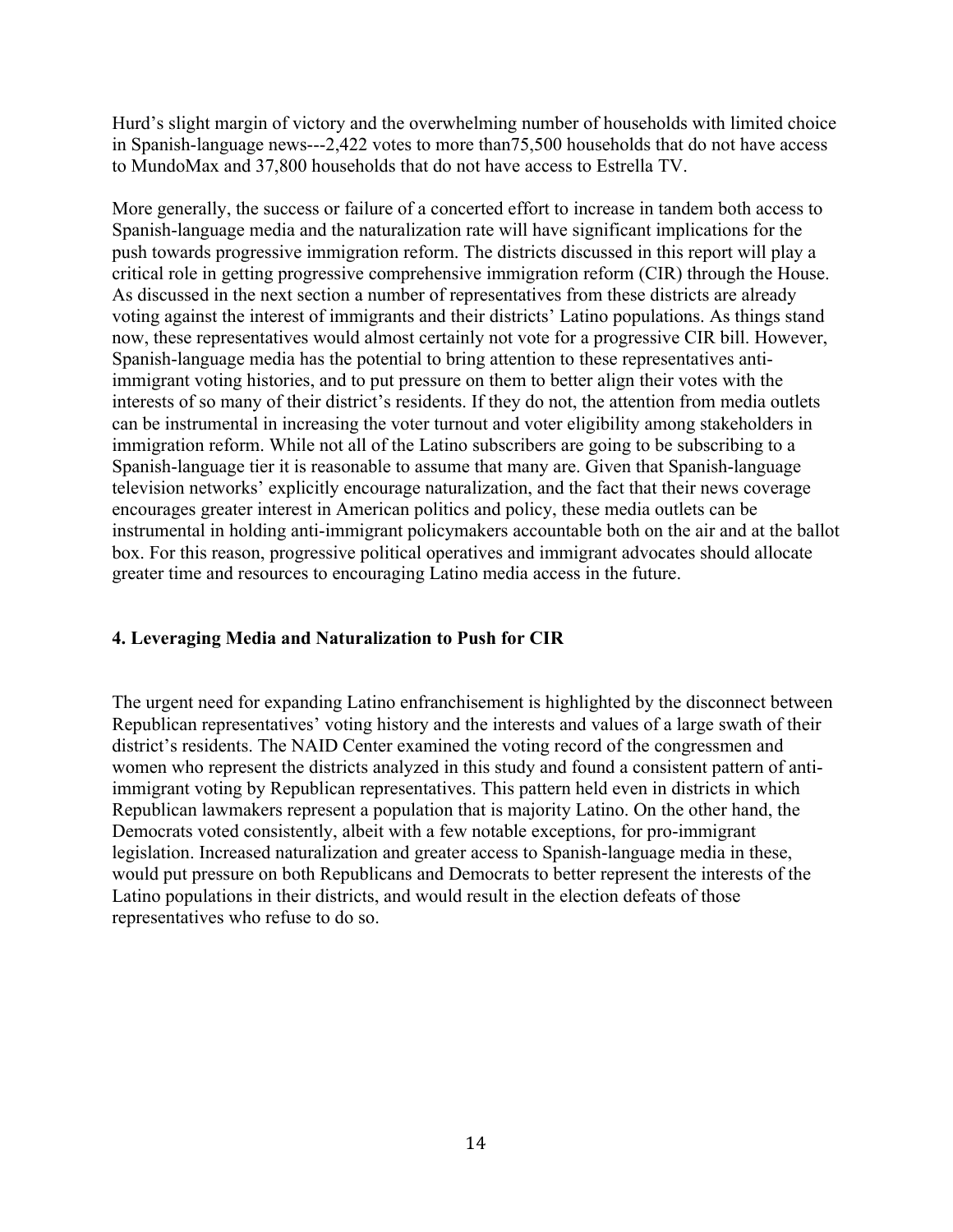**Figure 3**



The NAID Center's analysis of representatives' immigration-related voting records was conducted within a few important parameters. First, we chose only votes that occurred after congressional redistricting was completed in mid-2012. We examined the representatives' votes on a number of immigration related measures but chose to focus on two that reached the floor of the House in 2015 and were therefor voted on by the lawmakers who were elected in the 2014 elections. The first vote was on an amendment to the appropriations bill that allocates funding for the Department of Homeland Security. The amendment, H.Amdt.6 to H.R. 240, would have prevented DHS from using those funds to carry out President Obama's executive actions on immigration.<sup>11</sup> The second vote was on H.R. 3009, also known as the "Enforce the Law for Sanctuary Cities Act."<sup>12</sup> This act would cut off federal funding to so-called sanctuary cities--progressive cities that have implemented a variety of policies aimed at better integrating unauthorized immigrants and that do not cooperate with certain controversial DHS programs.<sup>13</sup>

<sup>&</sup>lt;sup>11</sup> "House Vote #29 in 2015," GovTrack, accessed September  $5<sup>th</sup>$ , 2015, https://www.govtrack.us/congress/votes/114-2015/h29

<sup>&</sup>lt;sup>12</sup> "House Vote #466 in 2015," GovTrack, accessed September 5<sup>th</sup>, 2015,

https://www.govtrack.us/congress/votes/114-2015/h466

<sup>13</sup> Mike DeBonis, "House votes to strip federal funding from 'sanctuary cities'," *Washington Post* July 23rd, 2015, accessed September 1<sup>st</sup>, 2015, http://www.washingtonpost.com/politics/house-prepares-to-take-aim-at-sanctuarycity-policies/2015/07/23/24afa5c0-30c7-11e5-97ae-30a30cca95d7\_story.html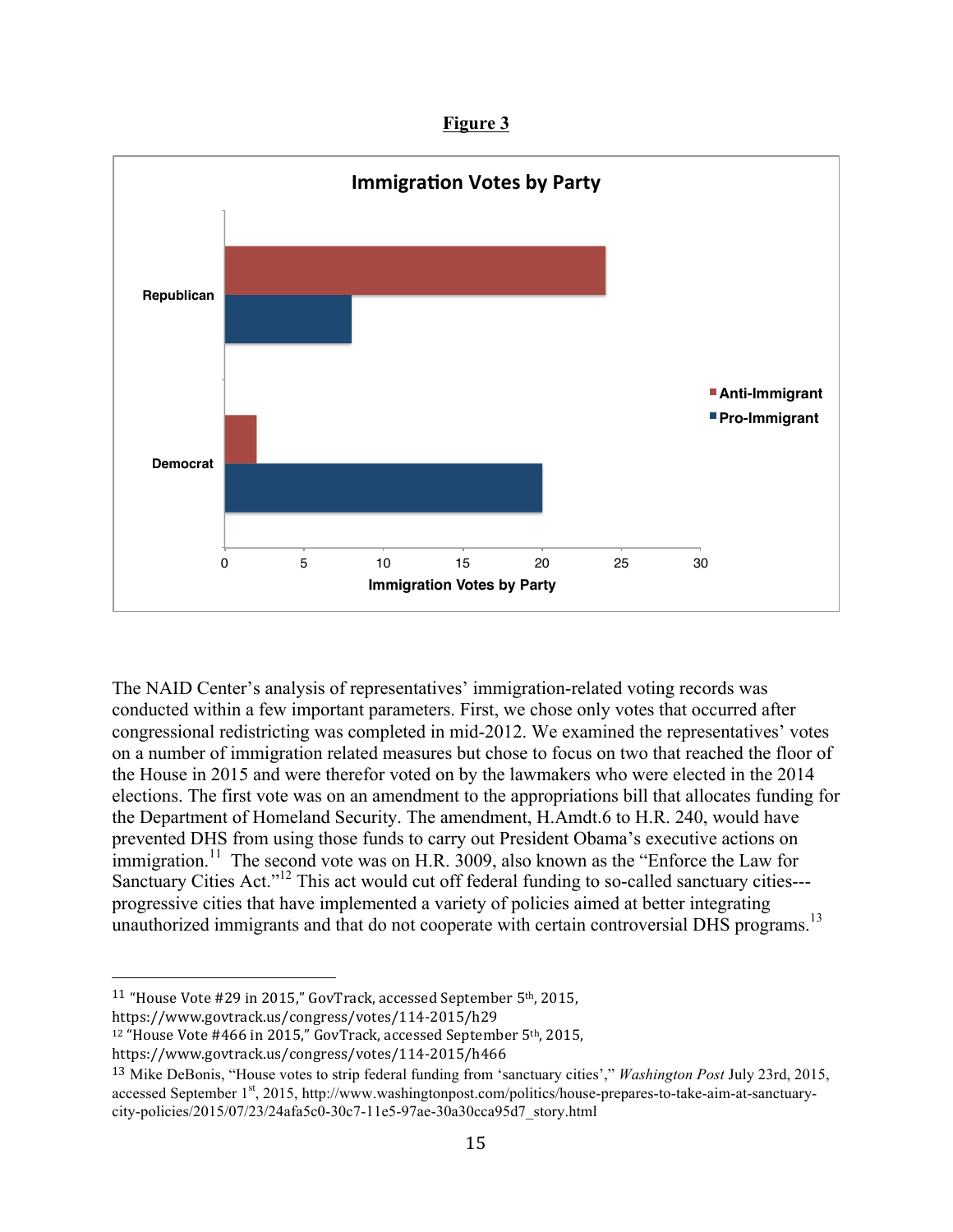## **Table 5**

## **Represenative Voting Records on Immigration**

| <b>State</b> | Congressional<br><b>District</b> | Representative           | <b>H.Amdt.6 Cutting</b><br><b>Funding for DACA</b><br>and DAPA | <b>H.R. 3009: Cutting</b><br><b>Funding for Sanctuary</b><br><b>Cities</b> |
|--------------|----------------------------------|--------------------------|----------------------------------------------------------------|----------------------------------------------------------------------------|
| CA           | 21                               | David Valadao (R)        | <b>No</b>                                                      | Yes                                                                        |
| FL.          | 27                               | Ileana Ros-Lehtinen (R)  | <b>No</b>                                                      | Yes                                                                        |
| <b>TX</b>    | 23                               | Will Hurd (R)            | Yes                                                            | Yes                                                                        |
| <b>FL</b>    | 26                               | Carlos Curbelo (R)       | <b>No</b>                                                      | <b>No</b>                                                                  |
| CA           | 10                               | Jeff Denham (R)          | <b>No</b>                                                      | Yes                                                                        |
| CA           | 25                               | <b>Steve Knight R</b>    | Yes                                                            | Yes                                                                        |
| AZ           | $\overline{c}$                   | Martha McSally R         | Yes                                                            | Yes                                                                        |
| <b>NY</b>    | $\overline{2}$                   | Peter King (R)           | Yes                                                            | <b>No</b>                                                                  |
| CO           | $6\phantom{1}$                   | Mike Coffman (R)         | Yes                                                            | <b>Yes</b>                                                                 |
| <b>NV</b>    | 3                                | Joe Heck (R)             | Yes                                                            | Yes                                                                        |
| <b>NY</b>    | 11                               | Dan Donovan (R)          | Yes                                                            | <b>No</b>                                                                  |
| <b>NJ</b>    | $\overline{2}$                   | Frank LoBiondo (R)       | Yes                                                            | <b>Yes</b>                                                                 |
| PA           | 15                               | Charlie Dent (R)         | Yes                                                            | Yes                                                                        |
| <b>NY</b>    | $\mathbf{1}$                     | Lee Zeldin (R)           | Yes                                                            | <b>Yes</b>                                                                 |
| <b>VA</b>    | 10                               | Barbara Comstock (R)     | Yes                                                            | Yes                                                                        |
| <b>WA</b>    | 8                                | Dave Reichert (R)        | Yes                                                            | <b>No</b>                                                                  |
| CA           | 36                               | Raul Ruiz (D)            | <b>No</b>                                                      | <b>No</b>                                                                  |
| CA           | 3                                | John Garamendi (D)       | No Vote                                                        | <b>No</b>                                                                  |
| AZ           | 9                                | Kyrsten Sinema (D)       | <b>No</b>                                                      | Yes                                                                        |
| FL.          | 22                               | Lois Frankel (D)         | <b>No</b>                                                      | <b>No</b>                                                                  |
| <b>NY</b>    | $\overline{\mathbf{4}}$          | Kathleen Rice (D)        | <b>No</b>                                                      | <b>No</b>                                                                  |
| <b>CT</b>    | 5                                | Elizabeth Esty (D)       | <b>No</b>                                                      | <b>No</b>                                                                  |
| CA           | $\overline{7}$                   | Ami Bera (D)             | <b>No</b>                                                      | Yes                                                                        |
| <b>OR</b>    | 5                                | Kurt Schrader (D)        | <b>No</b>                                                      | <b>No</b>                                                                  |
| <b>NY</b>    | 18                               | Sean Patrick Maloney (D) | <b>No</b>                                                      | <b>No</b>                                                                  |
| FL.          | 18                               | Patrick Murphy (D)       | <b>No</b>                                                      | <b>No</b>                                                                  |
| CA           | 52                               | Scott Peters (D)         | <b>No</b>                                                      | <b>No</b>                                                                  |
| <b>NY</b>    | 3                                | Steve Israel (D)         | <b>No</b>                                                      | No Vote                                                                    |

Republican representatives overwhelmingly voted for these two anti-immigrant bills. Of the four Republicans who represent majority Latino districts, only one---Carlos Curbelo---voted against both bills. Two of other three, David Valadao and Ileana Ros-Lehtinen, voted against defunding DACA and DAPA, but for defunding sanctuary cities. Will Hurd, the fourth representative, voted for both bills. The rest of the Republican representatives voted for both bills by a collective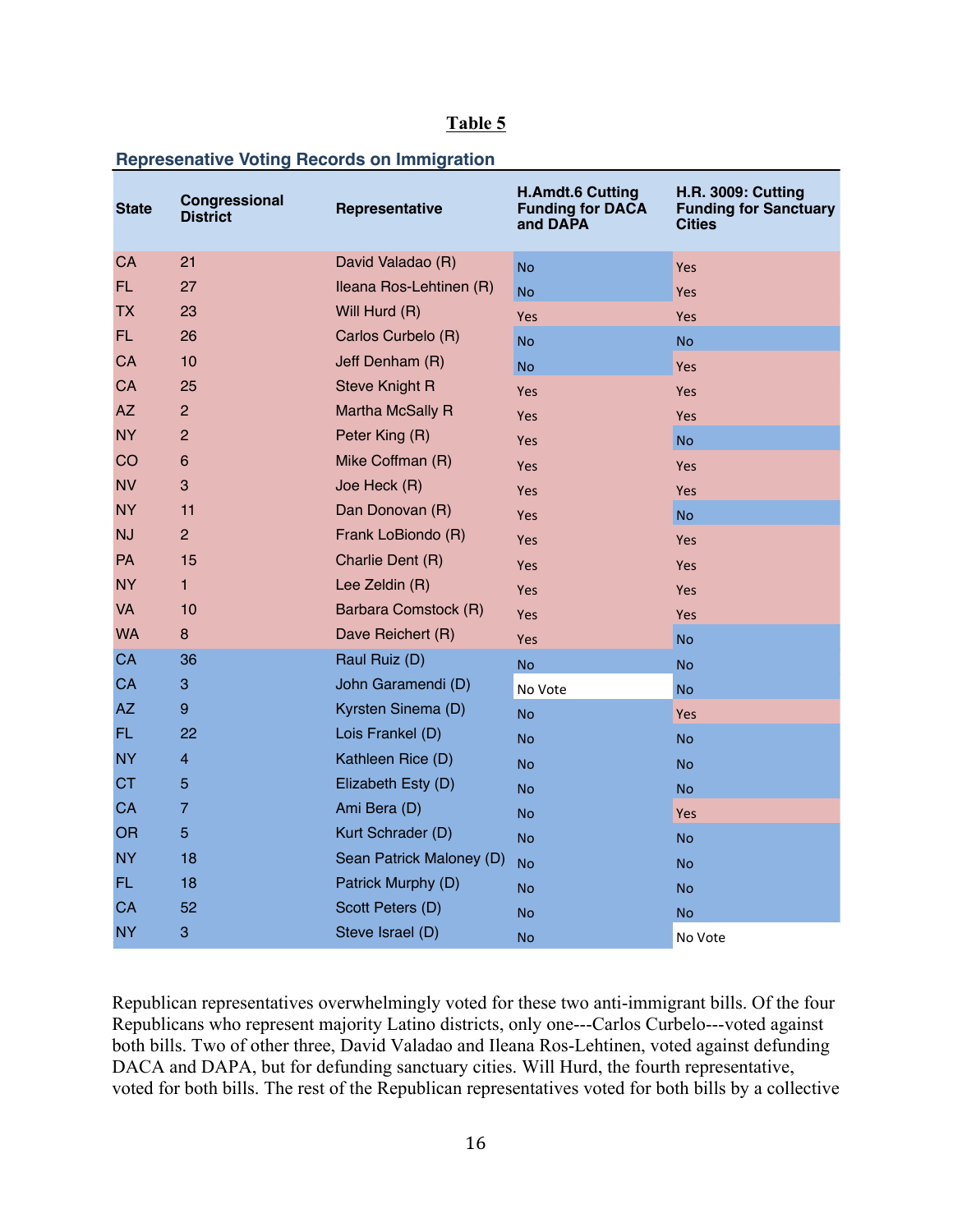18 to 4 count. This is despite the fact that they all represent congressional districts with significant Latino populations. In comparison, the democratic representatives collectively voted against both bills 18 to 2, with one representative not voting on each.

# **5. Conclusion**

The 2016 elections will present a unique opportunity for the Latino community to demonstrate its ascendant political clout. The anti-immigrant rhetoric of nearly the entire field of GOP presidential hopefuls brought the discussion of immigration reform back to the forefront of the political discourse. However, any such reform must begin in a Congress that has recently been defined by its inaction. The 2016 House of Representatives elections will present a key opportunity where a renewed push for immigration reform must begin. The majority of the Republican held districts examined in this report are critical to the success of that effort. The impact of pro-immigrant candidates retaking these districts will be twofold. First, it will demonstrate that policy makers voting against the interests of large swaths of their constituency will not be tolerated, and second, it will provide a clear mandate for pursuing comprehensive immigration reform.

Spanish-language media has the potential to sway these elections. In particular, Spanishlanguage news both heightens political interest and can encourage greater involvement. The combination of increased Latino naturalization and increased Latino turnout would have a dramatic impact on the political landscape of the districts discussed in this report. Greater access to Spanish-language news generally, and specifically to choice in Spanish-language news, is the key to pro-immigrant candidates reaping these political rewards. Therefore, the array of groups advocating comprehensive immigration reform have a vested interest in encouraging increased access, especially in contested congressional districts. So to do democratic political operatives interested in retaking these swing states. Both groups should focus their attention on the removing the obstacles that prevent so many Latino households from accessing Spanishlanguage news. The elections are drawing close, and it is time to have a frank discussion about increasing media access, because from this access flows increased political engagement, increased political clout, and ultimately long awaited reform to our broken immigration system.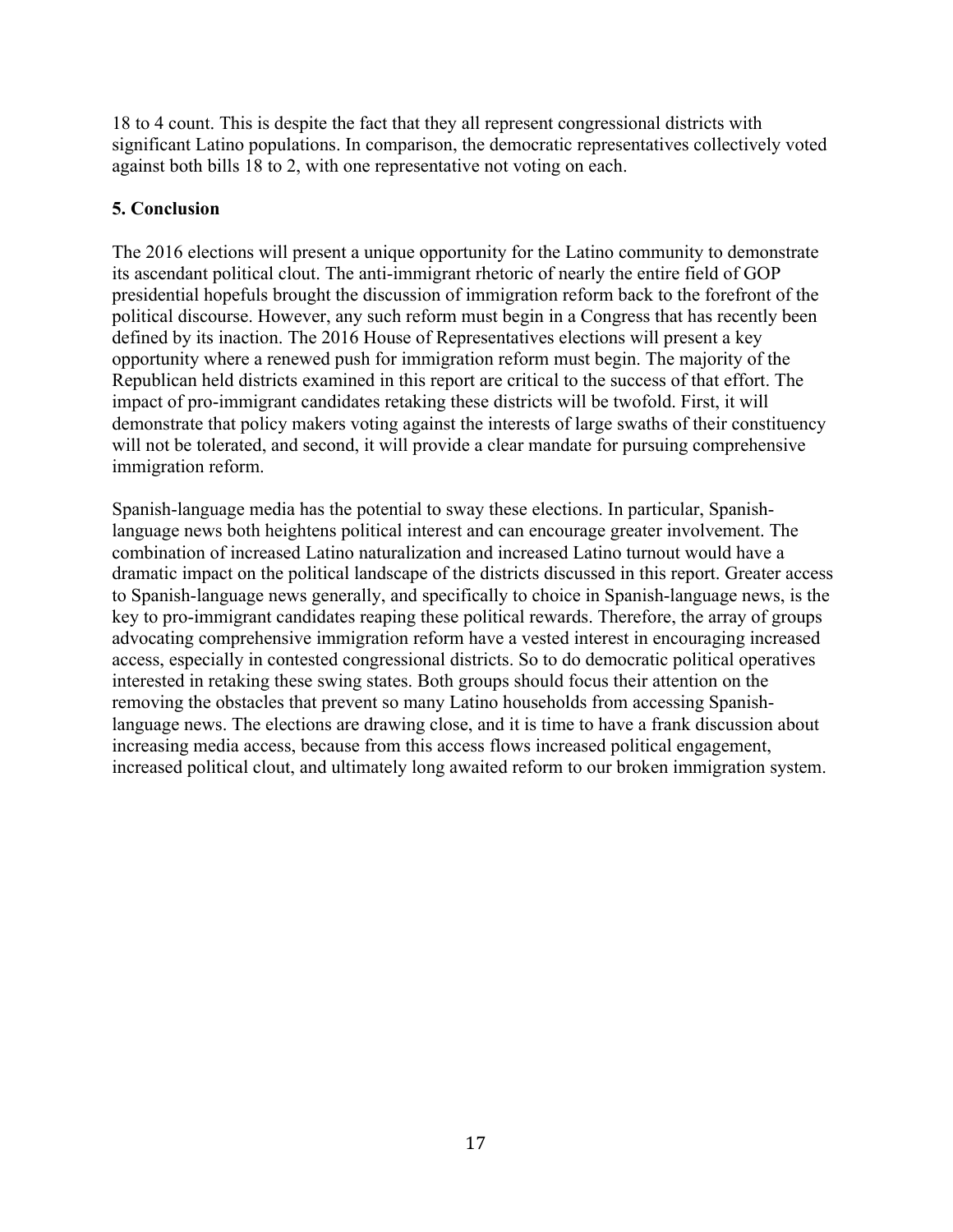## **Bibliography**

- Cook Political Report. "Partisan Voting Index Districts of the 113<sup>th</sup> Congress" Cook Political Report, Washington, D.C. (2013): Accessed September 9<sup>th</sup>, 2015. http://cookpolitical.com/file/2013-04-49.pdf
- DeBonis, Mike. "House votes to strip federal funding from 'sanctuary cities'," *Washington Post*  July 23rd, 2015, accessed September  $1<sup>st</sup>$ , 2015, http://www.washingtonpost.com/politics/house-prepares-to-take-aim-at-sanctuary-citypolicies/2015/07/23/24afa5c0-30c7-11e5-97ae-30a30cca95d7\_story.html
- GovTrack. "House Vote #29 in 2015," accessed September  $5<sup>th</sup>$ , 2015, https://www.govtrack.us/congress/votes/114-2015/h29
- GovTrack. "House Vote #466 in 2015," accessed September 5<sup>th</sup>, 2015, https://www.govtrack.us/congress/votes/114-2015/h466
- Haas, Karen L. "Statistics of the Congressional Election November 4, 2014." Office of the Clerk, U.S. House of Representatives, Washington D.C. (March, 2015): Accessed September  $2<sup>nd</sup>$ , http://clerk.house.gov/member\_info/electionInfo/2014/114-statistics.pdf
- Hinojosa-Ojeda, Raul. "Beyond Trump and the Immigration Stalemate: How Big Media Corporation Limit Latino News Access and Support Anti-Immigrant Politicians who Misinform their Constituents," UCLA North American Integration and Development Center, Los Angeles, CA (July 2015): Accessed October 10, 2015, http://www.naid.ucla.edu/uploads/4/2/1/9/4219226/trump\_absolute\_final.pdf
- Jarman, David. "Elections Congressional District/Media Market Relationships Database" distributed by Daily Kos Elections, Accessed August  $27<sup>th</sup>$ , 2015,https://docs.google.com/spreadsheets/d/1IJiPZV5alZwrfxjEcjWFqDm6SUGSMYa2R dobFX17jJE/edit#gid=1221557480
- Lopez, Mark Hugo, Jens Manuel Krogstad, Eileen Patton, and Ana Gonzalez-Barrera. "Latino Voters and the 2014 Midterm Elections: Geography, Close Races and Views of Social Issues." Pew Research Centers Hispanic Trends Project, Washington, D.C. (October 2014): Accessed August 31st, 2015, http://www.pewhispanic.org/2014/10/16/latino-voters-andthe-2014-midterm-elections/
- Pew. "Public Trust in Government: 1958-2014." Pew Research Center, Washington, D.C. (November 2014): Accessed September 29th, 2015, http://www.peoplepress.org/2014/11/13/public-trust-in-government/
- Wang, Ted and Robert C. Winn, "Groundswell Meets Groundwork: Building on the Mobilizations to Empower Immigrant Communities," in *Rallying for Immigrant Rights*: